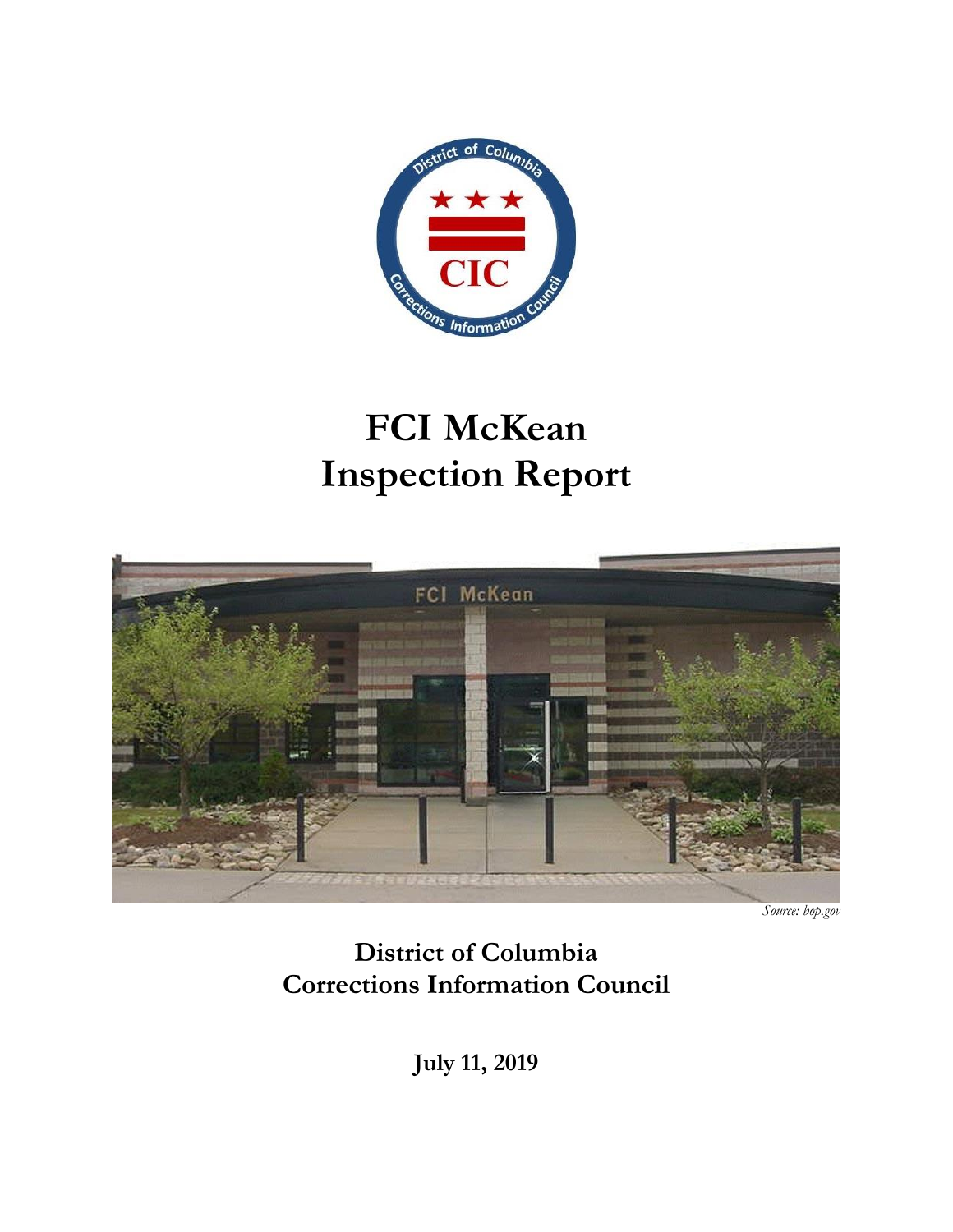### **District of Columbia Corrections Information Council**

Charles Thornton, Board Chair Katharine A. Huffman, Board Member Nkechi Taifa, Board Member Charlie Whitaker, Board Member Calvin Woodland Jr., Board Member

#### **About the District of Columbia Corrections Information Council**

The District of Columbia Corrections Information Council (CIC) is an independent oversight body mandated by the United States Congress and the Council of the District of Columbia to inspect, monitor, and report on the conditions of confinement in correctional facilities where inmates from the District of Columbia are incarcerated. This includes facilities operated by the Federal Bureau of Prisons (BOP), the District of Columbia Department of Corrections (DOC), and private contractors.

The CIC reports its observations and recommendations to the District of Columbia Representative in the United States Congress, the Mayor of the District of Columbia, the Council of the District of Columbia, the District of Columbia Deputy Mayor for Public Safety and Justice, the Director of the BOP, the Director of the DOC, and the community.

Although the CIC does not handle individual complaints or provide legal representation or advice, individuals are still encouraged to contact the CIC. Reports, concerns, and general information from incarcerated DC residents and the public are very important to the CIC, and they greatly inform our inspection schedule, recommendations, and reports. However, unless expressly permitted by the individuals or required by law, names and identifying information of inmates, corrections staff not in leadership, and members of the general public will be kept anonymous and confidential.

#### **DC Corrections Information Council**

1400 I Street NW Suite 400 Washington, DC 20005 Phone: (202) 478-9211 Email: dc.cic@dc.gov Website: https://cic.dc.gov/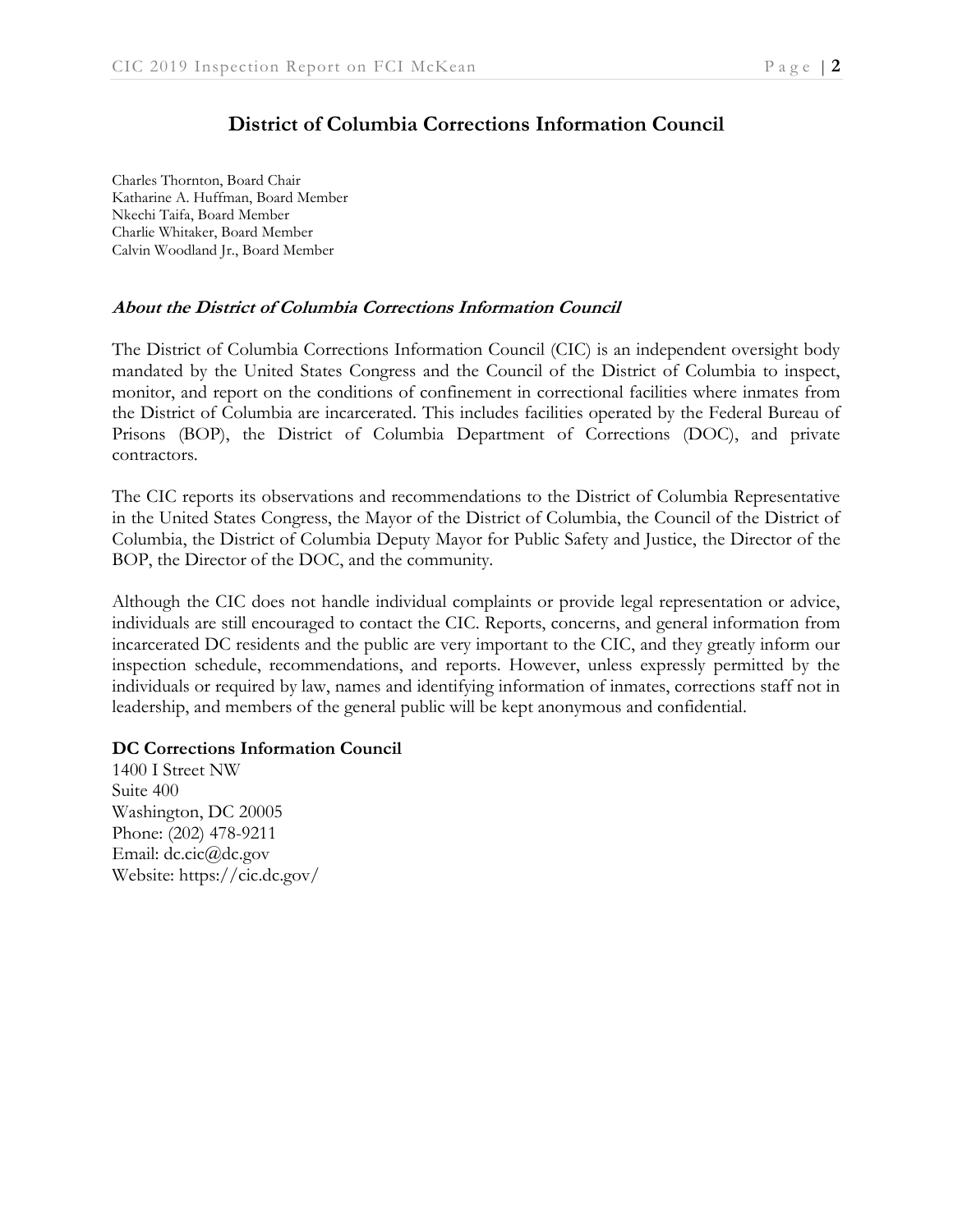# **Executive Summary**

| <b>FCI McKean Facility Profile</b>                                                                                                                                                                                                                                                                                                                                                                                                                                                                                                                                                                                                                                                                                                                                                                                                                                                                                                                                                                                                  |                                                                                                                                                                                                                                                                                                                                                                                                                                                                                                                                                                                                                                           |                                                                                                        |  |  |  |  |
|-------------------------------------------------------------------------------------------------------------------------------------------------------------------------------------------------------------------------------------------------------------------------------------------------------------------------------------------------------------------------------------------------------------------------------------------------------------------------------------------------------------------------------------------------------------------------------------------------------------------------------------------------------------------------------------------------------------------------------------------------------------------------------------------------------------------------------------------------------------------------------------------------------------------------------------------------------------------------------------------------------------------------------------|-------------------------------------------------------------------------------------------------------------------------------------------------------------------------------------------------------------------------------------------------------------------------------------------------------------------------------------------------------------------------------------------------------------------------------------------------------------------------------------------------------------------------------------------------------------------------------------------------------------------------------------------|--------------------------------------------------------------------------------------------------------|--|--|--|--|
| Date of Inspection: July 20, 2017<br>Location: Lewis Run, PA<br><b>Distance from DC:</b> 217 miles                                                                                                                                                                                                                                                                                                                                                                                                                                                                                                                                                                                                                                                                                                                                                                                                                                                                                                                                  |                                                                                                                                                                                                                                                                                                                                                                                                                                                                                                                                                                                                                                           | <b>Security Level: Medium</b><br><b>Rated Capacity: 856</b><br>Total Population: 932 (108.9% capacity) |  |  |  |  |
| DC Inmate Population - May 2017                                                                                                                                                                                                                                                                                                                                                                                                                                                                                                                                                                                                                                                                                                                                                                                                                                                                                                                                                                                                     |                                                                                                                                                                                                                                                                                                                                                                                                                                                                                                                                                                                                                                           |                                                                                                        |  |  |  |  |
| <b>DC Population:</b> 33 (3.54% of total population)<br><b>Average Sentence: 198 months</b><br><b>Individuals with Detainers: 5</b><br>Average Age: 36.8 years old                                                                                                                                                                                                                                                                                                                                                                                                                                                                                                                                                                                                                                                                                                                                                                                                                                                                  |                                                                                                                                                                                                                                                                                                                                                                                                                                                                                                                                                                                                                                           |                                                                                                        |  |  |  |  |
|                                                                                                                                                                                                                                                                                                                                                                                                                                                                                                                                                                                                                                                                                                                                                                                                                                                                                                                                                                                                                                     |                                                                                                                                                                                                                                                                                                                                                                                                                                                                                                                                                                                                                                           | <b>Facility Highlights</b>                                                                             |  |  |  |  |
| The CIC highlights the following programs and facility practices:<br>1. FCI McKean employs a Bureau best practice in that they consistently commit to having staff<br>and wardens participate in "mainline."<br>The CIC was concerned with the policy that allows for two inmates to be present in the<br>2.<br>food prep room and the fridge attached to the food prep room without a cook supervisor.<br>The Education Department adopted an innovative and promising practice of offering<br>3.<br>"Family Day" every four weeks where the facility permits a full-day visitation by children of<br>inmates participating in parenting classes.<br>FCI McKean offers a recycling program that was implemented in October 2015. There are<br>4.<br>30 inmates currently participating, with a capacity to have 40. Those participating are doing<br>administrative work, working with machines, scaling, and sorting through new materials to<br>prepare for recycling. The program was created by current staff who developed an |                                                                                                                                                                                                                                                                                                                                                                                                                                                                                                                                                                                                                                           |                                                                                                        |  |  |  |  |
| 5.<br>6.                                                                                                                                                                                                                                                                                                                                                                                                                                                                                                                                                                                                                                                                                                                                                                                                                                                                                                                                                                                                                            | innovative way to make use of an empty warehouse previously used by UNICOR.<br>The Medical Director reported several instances where the facility received inmates who had<br>their care levels lowered at the previous facility and still required medical services beyond the<br>capacity of a Care Level I facility. In such instances, the Medical Director stated he directly<br>contacts the Regional Director to get the individual transferred to an appropriate facility.<br>FCI McKean participates in the DC Court Services and Offender Supervision Agency<br>(CSOSA)'s quarterly Community Resource Day via videoconference. |                                                                                                        |  |  |  |  |
|                                                                                                                                                                                                                                                                                                                                                                                                                                                                                                                                                                                                                                                                                                                                                                                                                                                                                                                                                                                                                                     |                                                                                                                                                                                                                                                                                                                                                                                                                                                                                                                                                                                                                                           | Recommendations                                                                                        |  |  |  |  |
|                                                                                                                                                                                                                                                                                                                                                                                                                                                                                                                                                                                                                                                                                                                                                                                                                                                                                                                                                                                                                                     | Based on the inspection of FCI McKean, the CIC makes the following recommendations:                                                                                                                                                                                                                                                                                                                                                                                                                                                                                                                                                       |                                                                                                        |  |  |  |  |
|                                                                                                                                                                                                                                                                                                                                                                                                                                                                                                                                                                                                                                                                                                                                                                                                                                                                                                                                                                                                                                     |                                                                                                                                                                                                                                                                                                                                                                                                                                                                                                                                                                                                                                           | 1. Ensure adequate ventilation in SHU and install a heating system to guarantee appropriate            |  |  |  |  |
| 2.                                                                                                                                                                                                                                                                                                                                                                                                                                                                                                                                                                                                                                                                                                                                                                                                                                                                                                                                                                                                                                  | temperatures in cells.<br>Increase quality and size of meals.                                                                                                                                                                                                                                                                                                                                                                                                                                                                                                                                                                             |                                                                                                        |  |  |  |  |
| 3.                                                                                                                                                                                                                                                                                                                                                                                                                                                                                                                                                                                                                                                                                                                                                                                                                                                                                                                                                                                                                                  | Guarantee the presence of a BOP cook supervisor when more than one inmate is working in                                                                                                                                                                                                                                                                                                                                                                                                                                                                                                                                                   |                                                                                                        |  |  |  |  |
|                                                                                                                                                                                                                                                                                                                                                                                                                                                                                                                                                                                                                                                                                                                                                                                                                                                                                                                                                                                                                                     | the locked food prep or attached food prep fridge space to prevent sexual contact.                                                                                                                                                                                                                                                                                                                                                                                                                                                                                                                                                        |                                                                                                        |  |  |  |  |
| 4.                                                                                                                                                                                                                                                                                                                                                                                                                                                                                                                                                                                                                                                                                                                                                                                                                                                                                                                                                                                                                                  | Although response numbers for mental health treatment and programs were small, the CIC<br>recommends that the facility regularly evaluate wait times for inmate receipt of services and<br>access to recovery programs.                                                                                                                                                                                                                                                                                                                                                                                                                   |                                                                                                        |  |  |  |  |
| 5.                                                                                                                                                                                                                                                                                                                                                                                                                                                                                                                                                                                                                                                                                                                                                                                                                                                                                                                                                                                                                                  | Provide staff regular training on diversity and professionalism.                                                                                                                                                                                                                                                                                                                                                                                                                                                                                                                                                                          |                                                                                                        |  |  |  |  |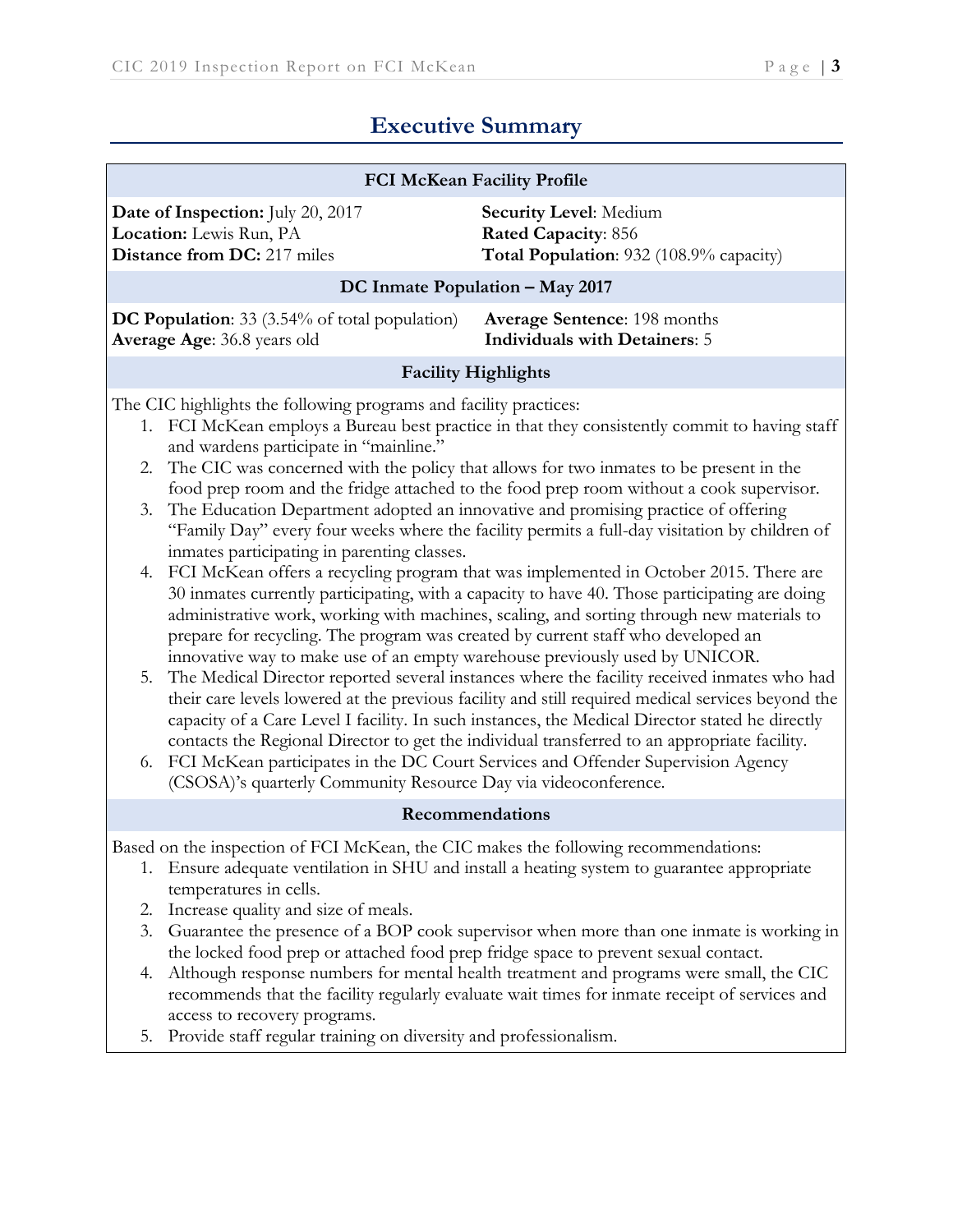# **Table of Contents**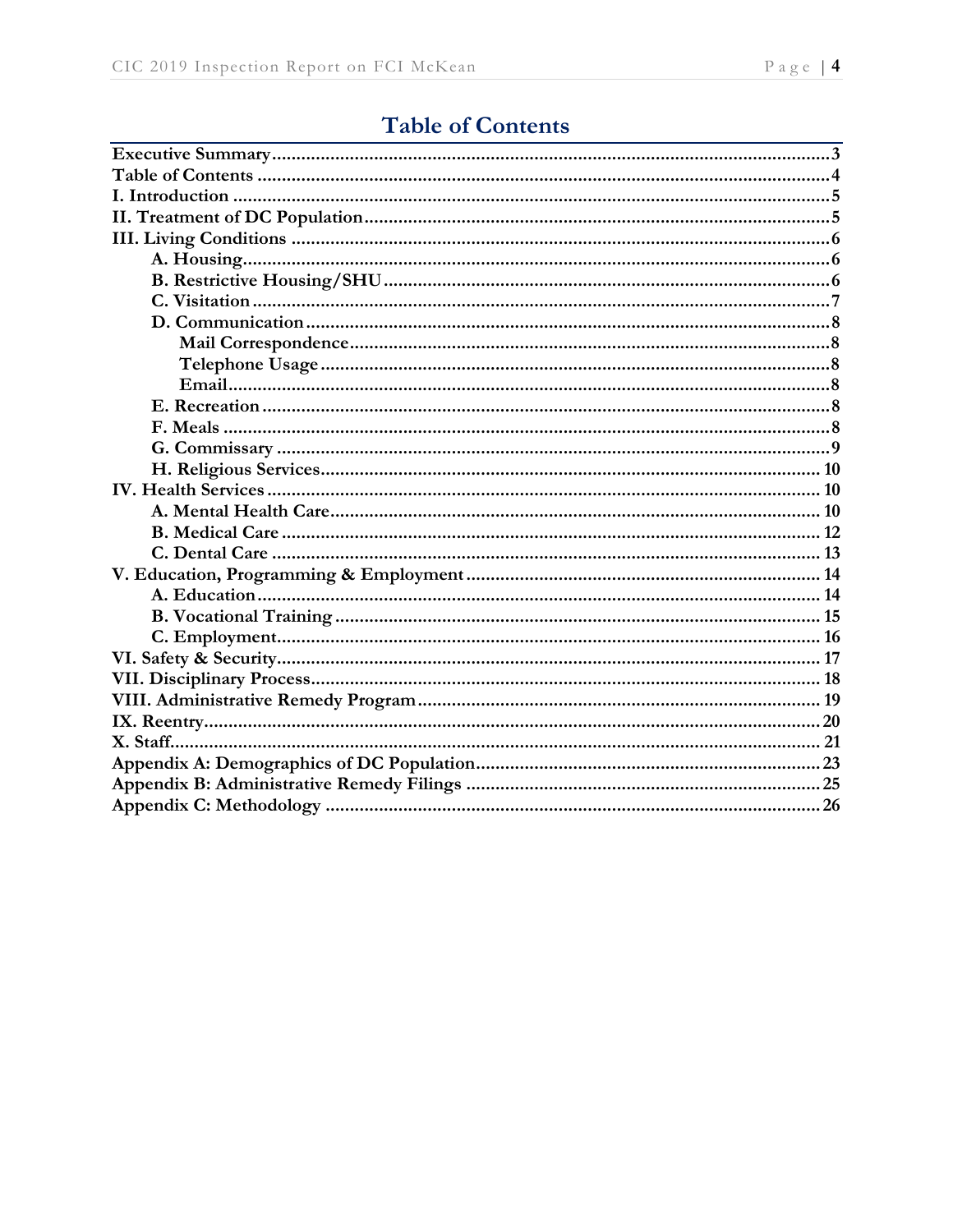# **I. Introduction**

Federal Correctional Institution (FCI) McKean is a medium security facility located in Lewis Run, PA, approximately 217 miles from DC. The facility also includes an adjacent minimum security camp.

The rated capacity of FCI McKean is 856. As of May 2017, the inmate population was 932, or 108.9% capacity. The facility had 33 individuals sentenced under the DC Code, comprising 3.54% of the total population.

# **II. Treatment of DC Population**

DC inmates were nearly unanimous (all but one) in expressing their desire to move closer to home if given the opportunity. The majority of the DC inmates spoke of wanting to be transferred close to home for family to visit them and to improve their chance at a successful reentry.

When asked how staff treats DC inmates in comparison to other inmates, seven DC inmates reported worse treatment, three reported equal treatment, and none reported better treatment (Figure 3.1). When asked whether DC inmates are treated better or worse by other inmates, two DC inmates reported worse treatment, six reported equal treatment, and one reported better treatment (Figure 3.2). Regarding overall treatment of DC inmates by staff and other inmates, respondents pointed out that DC inmates are seen as trouble.

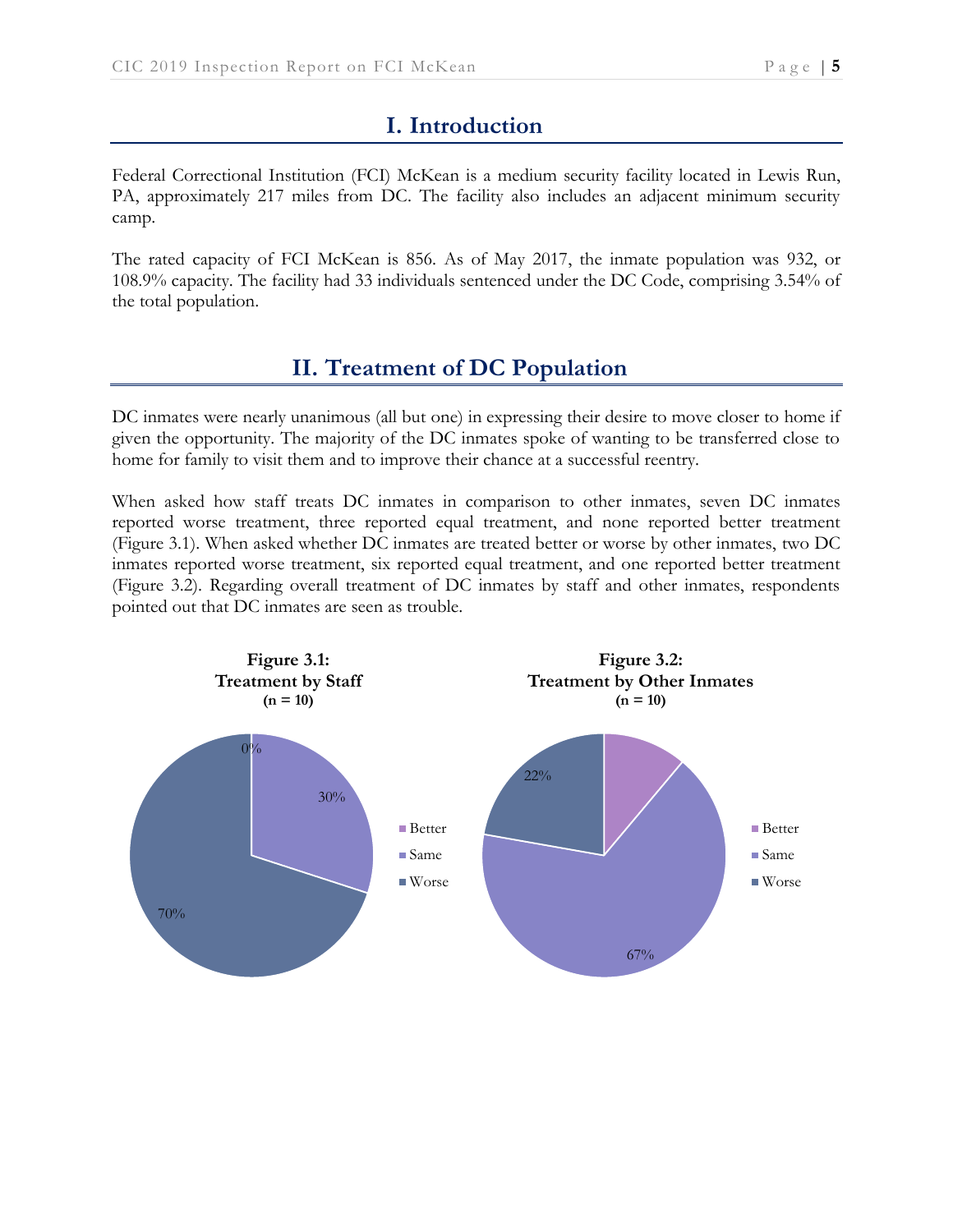# **III. Living Conditions**

### **A. Housing**

FCI McKean has four housing units. Each housing unit has 63 double-celled rooms; with a total capacity of 126 inmates. All triple-celled rooms at FCI McKean have been converted into doublecelled rooms. At the time of the inspection, staff reported all housing units had 100 – 115 inmates. Each housing unit has a Unit Team consisting of two correctional officers, one unit manager, two case managers, one secretary and two counselors. Each unit has six computers, four phone booths, seven televisions, two microwaves, seven showers, an ice machine, a hot water dispenser, a pull-up bar and a stationary bike.

Staff reported inmates are provided laundry services two times a week for linens and another for personal laundry. All ten DC inmates responding to the survey at FCI McKean reported normally having enough clean clothes for the week and having the opportunity to exchange clean sheets every week.

### **B. Restrictive Housing/SHU**

The Special Housing Unit (SHU), also referred to as segregated or restrictive housing, is designed to securely separate inmates from the general inmate population. In the BOP, inmates placed in SHU are housed in two-person cells. The two categories of Special Housing are administrative detention<sup>1</sup> and disciplinary segregation.<sup>2</sup> According to BOP policy, an inmate may be placed in administrative detention for the following reasons:

- a) Pending classification or reclassification of custody level;
- b) Holdover status while awaiting redesignation to another facility;
- c) Investigation of alleged violation of agency regulation or criminal law;
- d) Awaiting transfer to another facility;
- e) Administrative detention for the inmate's own protection ; or
- f) Post-disciplinary detention.

 $\overline{a}$ 

Inmates in the SHU are generally confined to their cells for 23 to 24 hours a day. BOP policy provides for five hours of recreation time per week, which ordinarily should occur in one-hour periods on separate days.<sup>3</sup> The BOP further states that plans to increase recreation time are developed locally at each institution.<sup>4</sup> Inmates are also permitted to receive one non-contact visit per month and make one 15-minute phone call per month. Inmates may be allowed to make additional calls in the event of an emergency or death.

Prior to inspection, FCI McKean reported having 85 inmates in SHU, one of whom was a DC Code Offender. Thirty-one individuals were in SHU due to disciplinary action and 31 due to administrative detention. Of those under administrative detention, four were in SHU for Protective Custody, and 20 were in the SHU pending transfer to another facility. Staff reported that none of the inmates in the SHU had been there for over a year. Twenty-five inmates in the SHU were reported as having been diagnosed with a mental health issue.

<sup>1</sup> Fed. Bureau of Prisons, U.S. Dep't of Justice, Program Statement No. 5270.10, Special Housing Units (Nov. 23, 2016).

<sup>2</sup> Disciplinary segregation is imposed as a sanction for violations of BOP rules and regulations.

<sup>3</sup> Fed. Bureau of Prisons, U.S. Dep't of Justice, Program Statement No. 5270.11, Special Housing Units (Nov. 23, 2016). <sup>4</sup> Id.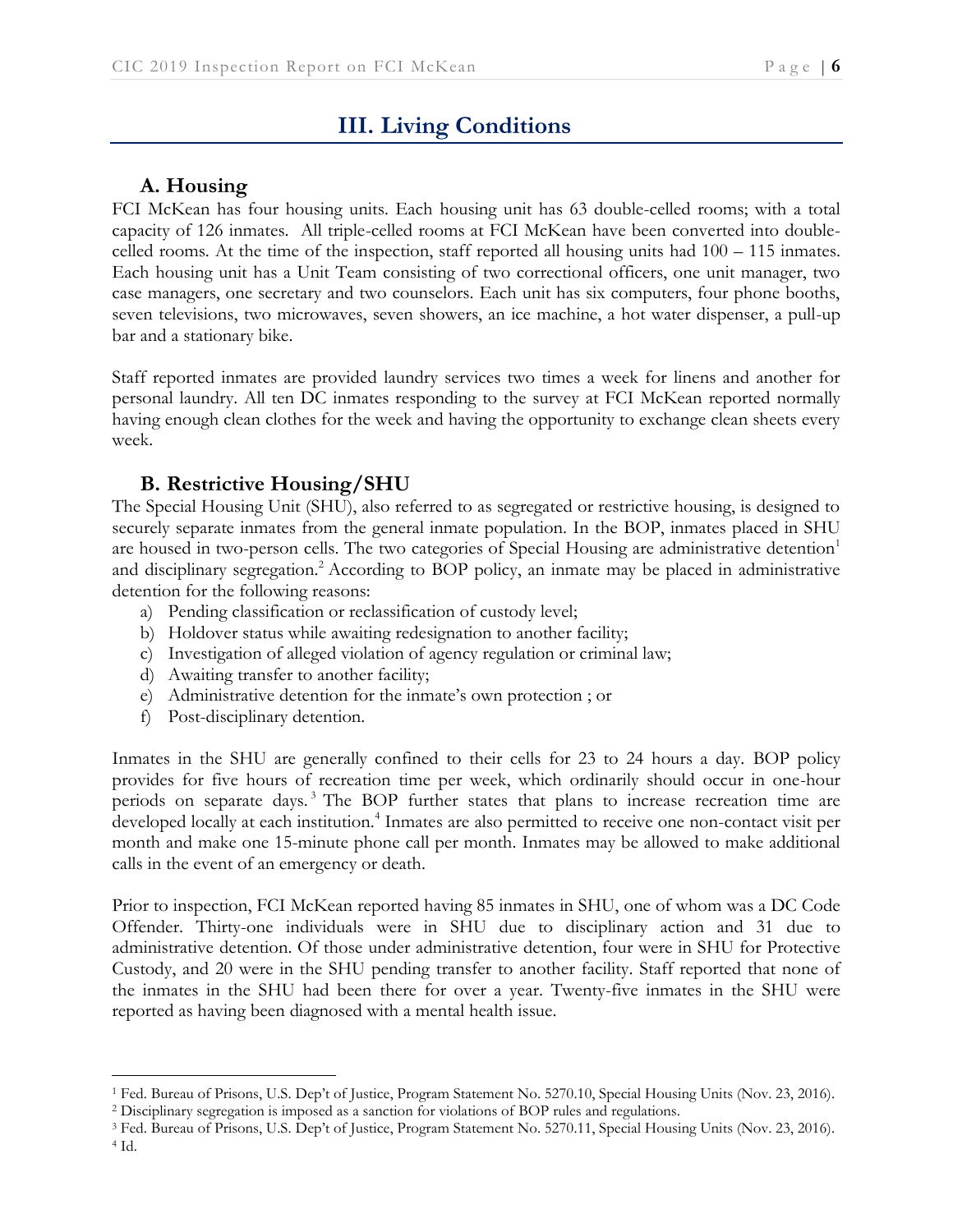On the day of the CIC inspection there were 82 inmates in the SHU, none of whom were reported to be DC Code Offenders. The Executive staff noted that around 40% of inmates in the SHU were there for drug-related activity, 40% were there for protective custody and that 10% of them were in the SHU due to disciplinary segregation. Staff reported that they did not have any inmates on the unit with physical disabilities.

The Captain noted to the CIC that all departments (Medical, Psychology, Unit Teams, Education, Recreation, Religion, Reentry and Commissary) visit the SHU at least once a week. The Captain noted that some departments visit more than once a week and that the Warden visits every day. The CIC observed the sign-in sheet and noted that the psychology team visited multiple days a week.

Per discussion with the Captain, SHU inmates are given more than the standard recreation of 1 hour per weekday. Recreation can occur in secured recreation cages which fit 4-6 people.. Inmates can also still participate in GED programming while in the SHU. Staff pushes a book cart into the SHU every two weeks and inmates are allowed to take up to 5 books at a time. Inmates in the SHU must make a "call-out" to use the electronic law library located nearby.

SHU inmates do not currently have access to recreational games in their cells. However, in response to inmates scratching pictures into the metal bed frames, the Captain is considering providing SHU cells with a demarcated chess board to encourage mental stimulation of inmates.

Five DC inmates surveyed reported they have been in the SHU at FCI McKean between one to three times. Of those five individuals, three had been in SHU less than one month, and two had been in SHU between one to three months. One individual who had been in the SHU at FCI McKean reported his cell was freezing when he was in the SHU during the winter.

### **C. Visitation**

FCI McKean is located in a remote area with limited travel and hotel accommodations. Visitation is available on Mondays between 1:30 – 8:00 p.m. and Saturdays, Sundays and holidays from 8:00 a.m. – 3:00 p.m. The visitation room at FCI McKean includes a common area with seating for visitors to have contact visits with inmates, a parenting room that provides a child-friendly area, one attorneyclient room and a library room. At the time of inspection, the facility did not provide video visitation.

The Education Department at FCI McKean adopted an innovative and promising practice of offering "Family Day" every four weeks where the facility permits a full-day visitation by children of inmates participating in parenting classes. Inmates currently facing disciplinary action are not eligible to participate in Family Day.

Staff noted that they do get a consistent flow of visitors including a fair amount of visitors from DC. Visitors can be denied entry for a number of reasons, including having an invalid form of identification, wearing inappropriate clothing, or not being on the list of approved visitors for that individual inmate. Executive staff noted that when individuals are added to an approved visitor list, it takes at most one day to complete a background check. Once approved, those who visit the facility will have to remove all watches, cell phones, money, food or drinks from their possession, enter through a medical detector and be subject to an Ion Spectrometry device/scanner which is used by staff to check for drugs/contraband.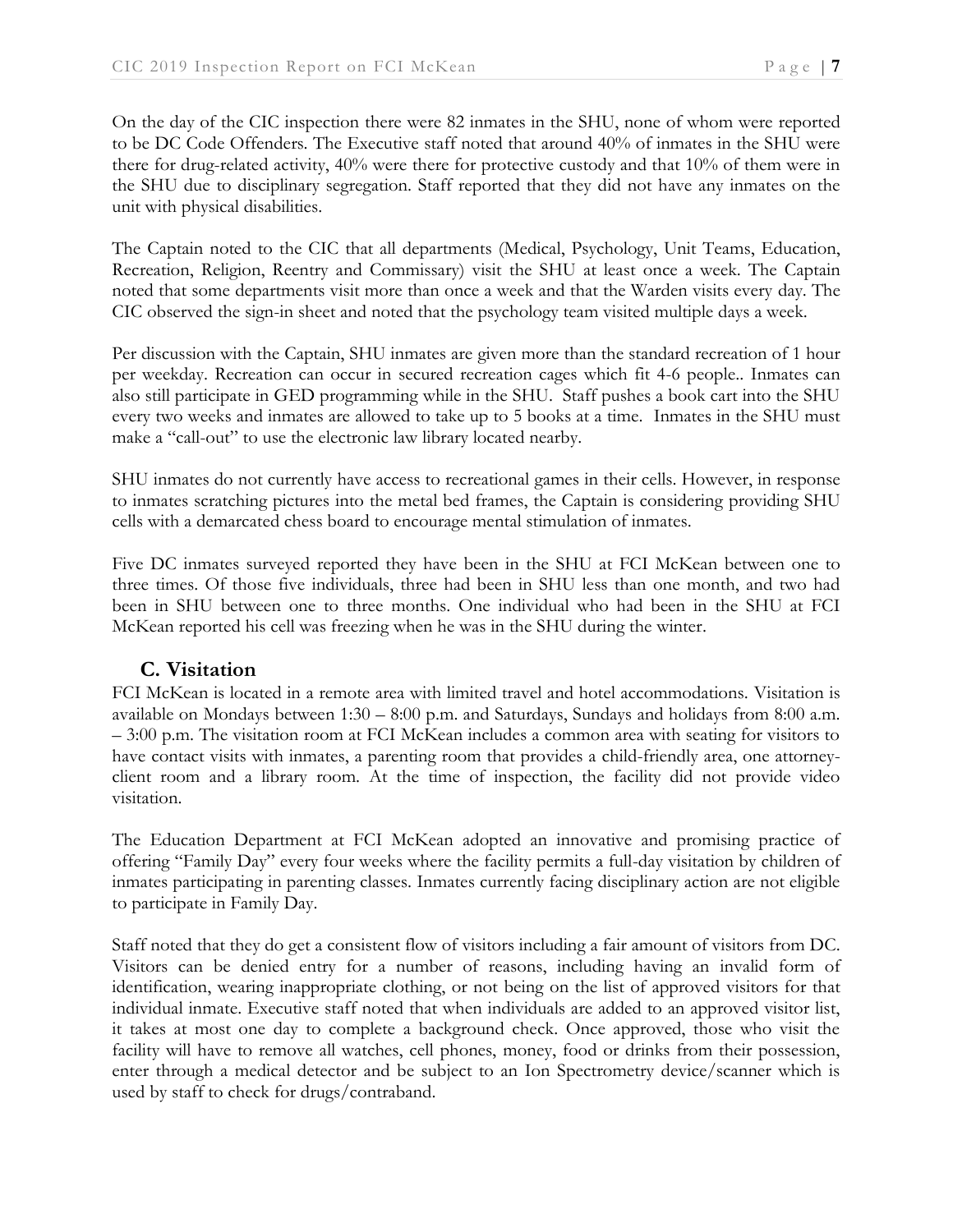The Unit manager noted that the facility has had positive detections using the Spectrometry device but that mostly tests of visitors turn out negative. In the case that a test for contraband is positive, a confirmation test is performed after the initial positive test. If the confirmation test is positive, that individual will be prevented for visiting for the next 24 hours. After a second positive test a visitor will be prevented from visiting within the next 48 hours. After a third positive test, that individual will not be able to visit for the next 6 months.

In response to the CIC survey, the most common type of visitation problem for DC inmates was the distance for visitors. Two individuals reported family members were turned away after traveling from DC.

### **D. Communication**

#### **Mail Correspondence**

Several DC inmates expressed concerns about sending or receiving mail at FCI McKean. One individual noted recent mail restrictions prohibiting colored envelopes or color photos. He further explained a specific incident where his children's drawing was returned to the family because it had colors on it. Staff noted on the day of the inspection that the enhanced restrictions on mail correspondence are in response to a rise in opioids being sent through the mail. Staff indicated that substances are harder to detect on colored paper.

In response to the CIC survey, four DC inmates reported having problems sending or receiving legal mail at FCI McKean within the last six months. One DC inmate commented that his legal mail is always opened before he receives it.

#### **Telephone Usage**

The cost for a 15-minute long-distance phone call is \$3.45. A majority of the DC inmates who responded to the survey question reported they did not have problems accessing the telephone. One DC inmate, however, reported he could not afford to pay for calls.

#### **Email**

Inmates at FCI McKean have access to email through CorrLinks, the email server on the TRULINCS software platform used by the BOP. The cost to access CorrLinks is \$0.05 per minute.

#### **E. Recreation**

FCI McKean's Recreation Department hosts a variety of leisure, art & hobby crafts, and wellness programs that include organized and informal sports, physical fitness, painting, and fitness/nutrition counseling. The facility also has a large recreation yard that opens at 6:45 a.m. daily. The CIC did not inspect the recreation space at FCI McKean.

Two of the nine survey respondents reported being either very satisfied or satisfied with the recreation programs at FCI McKean, while seven reported being unsatisfied or very unsatisfied.

#### **F. Meals**

The Dining Hall at FCI McKean has a maximum occupancy capacity of 400 inmates. FCI McKean spends \$2.65 per day per inmate for all meals. FCI McKean follows the standard BOP menu and provides pre-packed special diets to inmates including heart healthy meals, kosher meals, halal meals, "no flesh-meals"/vegetarian meals or "self-select" meals (meals in which inmate can select or deselect certain parts of the meal available for that day). On the day of inspection, staff noted thatfour inmates at FCI McKean were on religious diets. Breakfast is served by housing unit around 7:15am,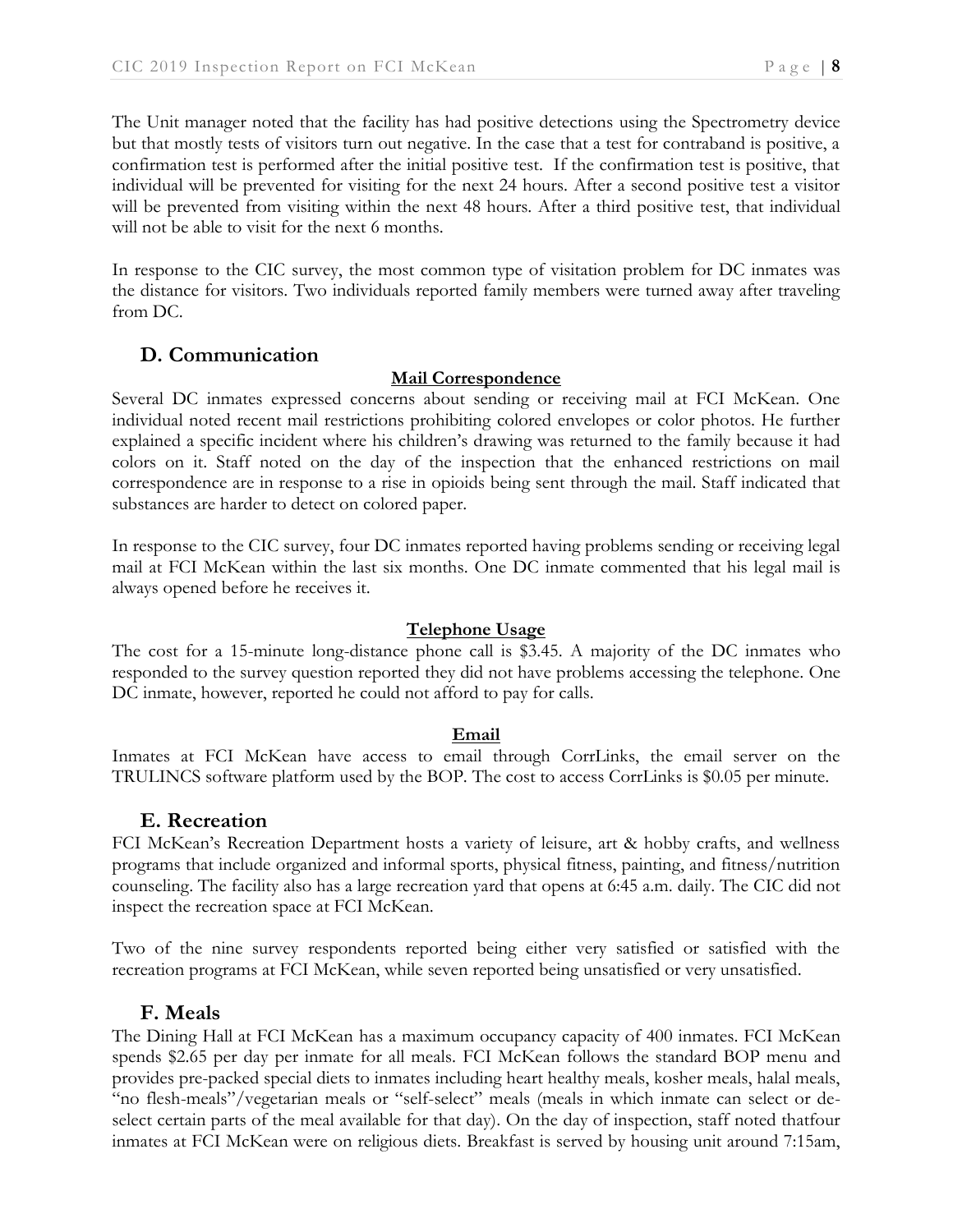lunch at 11:00am and dinner by 5pm. The cleanest housing units eat first, and each housing unit is allowed 20 minutes in the dining hall. Housing units are mixed during meal times.

FCI McKean has 14 cook supervisors on staff, and employs 125 inmates in the dining hall. Three DC inmates work in the dining hall. Eligible inmates working in the kitchen are able to participate in the ServSafe certification program, a nationally-recognized food and beverage safety training administered by the National Restaurant Association.

The CIC was concerned by a policy allowing two inmates to be present in the food prep room and the attached walk-in fridge without a cook supervisor. The CIC appreciates that the executive staff makes efforts to manage separatee issues (i.e. separating inmates who might have an issue with working or living together),however due to safety concerns we recommend that there be cook supervisors present when more than one inmate is working in the food prep room or attached food prep fridge space.

FCI McKean employs a Bureau best practice in that they consistently commit to having staff and Wardens participate in "mainline." "Mainline" is the practice of having staff and warden present during meal time to answer any questions or address any concerns of inmates present. "Mainline" at FCI McKean takes place during breakfast and lunch, and usually involves the presence of the Executive Staff, the Education Department and Unit Counselors. Executive staff noted that the Warden participates in "mainline" quite often during breakfast.

All nine respondents to the CIC's survey said that they were "unsatisfied" or "very unsatisfied" with both the quantity and quality of meals (Figures 4.10 and 4.11). Three DC inmates said that the meals are poorly prepared. An individual also reported that 20 minutes was not enough time to finish his meal and he feels "rushed to eat like an animal."



## **G. Commissary**

All inmates are allowed to make purchases at the commissary at FCI McKean. Inmates in the Special Housing Unit (SHU) have access to a limited version of the standard commissary list at the facility.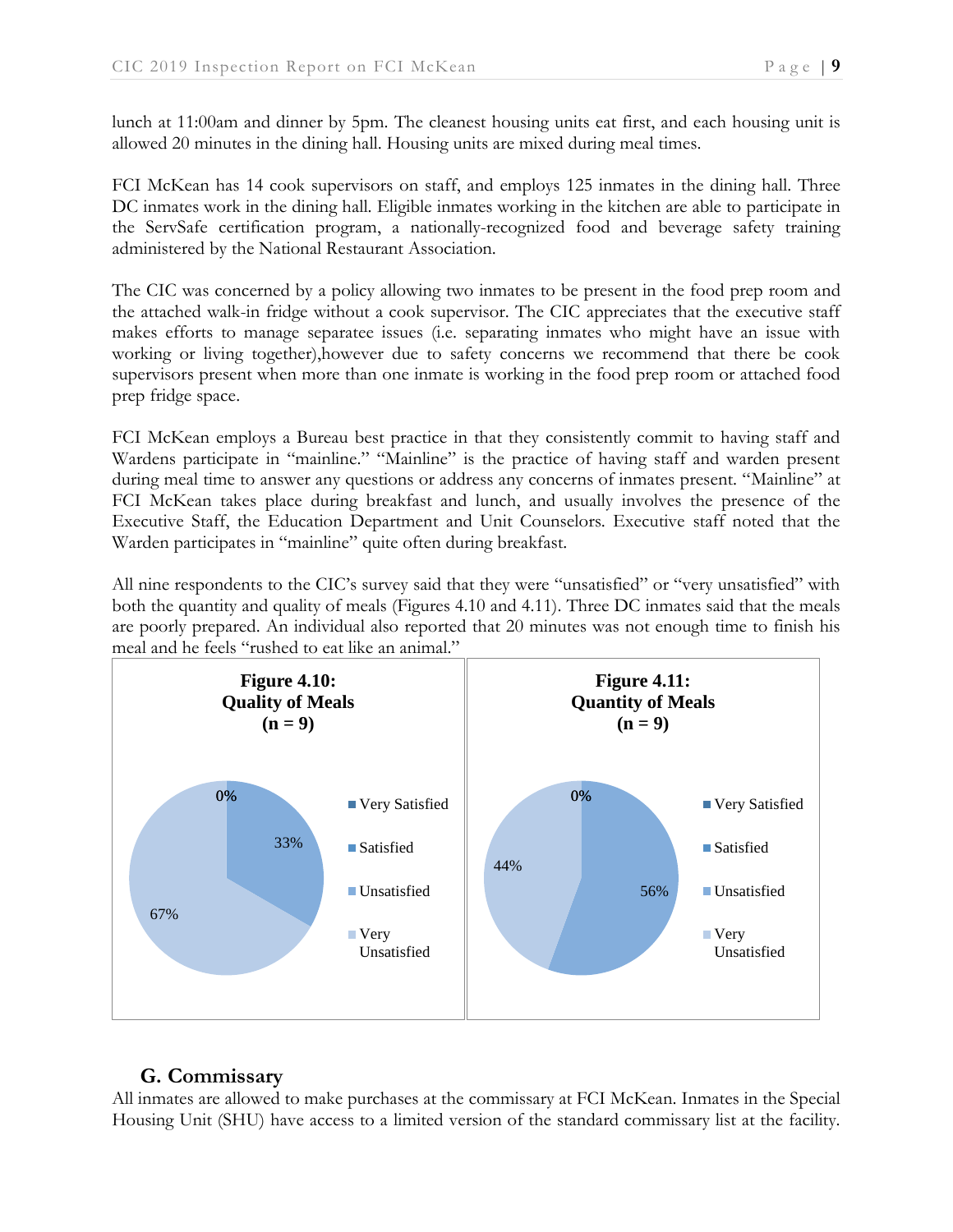Per BOP policy, all items are marked up 30% except for religious items<sup>5</sup>, postage, self-improvement textbooks, correspondence courses, legal materials, tools and materials for educational/vocational training, Smoking Cessation Program materials, and Passover meals during Passover. <sup>6</sup> The maximum spending limit is \$360 per month.

The Commissary Department at FCI McKean is staffed by four inmates and supervised by two Correctional Officers. The items available in the commissary are reviewed, added or removed quarterly by staff. When deciding which items to add or remove, executive staff considers the input/opinions of the Chaplains and the inmates as well as security concerns.

In response to the CIC's survey, nine out of ten individuals reported being very unsatisfied or unsatisfied with the commissary at FCI McKean. Three individuals expressed concern about the high prices and limited options, and others expressed that inmate input was not considered in deciding commissary items.

### **H. Religious Services**

The Religious Services Department at FCI McKean facilitates worship services for individuals from more than 18 religious affiliations. Religious Services at FCI McKean has three staff, including two Protestant Chaplains and an Administrative Coordinator. The facility contracts with a Muslim Imam and a Catholic Priest, and has 35 religious services volunteers. For the death of an immediate family member of an inmate, staff reported a chaplain will notify the inmate and offer spiritual counseling. In addition, staff reported that the inmate is provided a complimentary phone call to their family if they have not been previously notified of the death.

Three of nine survey respondents reported being satisfied with religious programs, and four reported being unsatisfied.

#### **Recommendations**

- 1. Ensure adequate ventilation in SHU and install a heating system to guarantee appropriate temperatures in cells.
- 2. Increase quality and size of meals.
- 3. Guarantee the presence of a BOP cook supervisor when more than one inmate is working in the locked food prep or attached food prep fridge space.

# **IV. Health Services**

#### **A. Mental Health Care**

FCI McKean is a Mental Health Care Level I facility.<sup>7</sup> During the onsite inspection, staff reported that the majority of inmates are designated as Mental Health Care Level I, with four inmates at Level II, none of whom were DC Code Offenders. Prior to the inspection, the facility informed the CIC that five DC inmates had mental health diagnoses.

 $\overline{a}$ 

<sup>5</sup> This excludes edible religious items.

<sup>6</sup> Fed. Bureau of Prisons, U.S. Dep't of Justice, Program Statement No. 4500.11, CN-1, Trust Fund/Deposit Fund Manual (Dec. 16, 2016).

<sup>7</sup> For more information about BOP Mental Health Care Levels, please refer to the CIC Info Sheet, available online at [https://cic.dc.gov/sites/default/files/dc/sites/cic/page\\_content/attachments/BOP%20Mental%20Health%20Care%2](https://cic.dc.gov/sites/default/files/dc/sites/cic/page_content/attachments/BOP%20Mental%20Health%20Care%20Levels%205.17.17.pdf) [0Levels%205.17.17.pdf.](https://cic.dc.gov/sites/default/files/dc/sites/cic/page_content/attachments/BOP%20Mental%20Health%20Care%20Levels%205.17.17.pdf)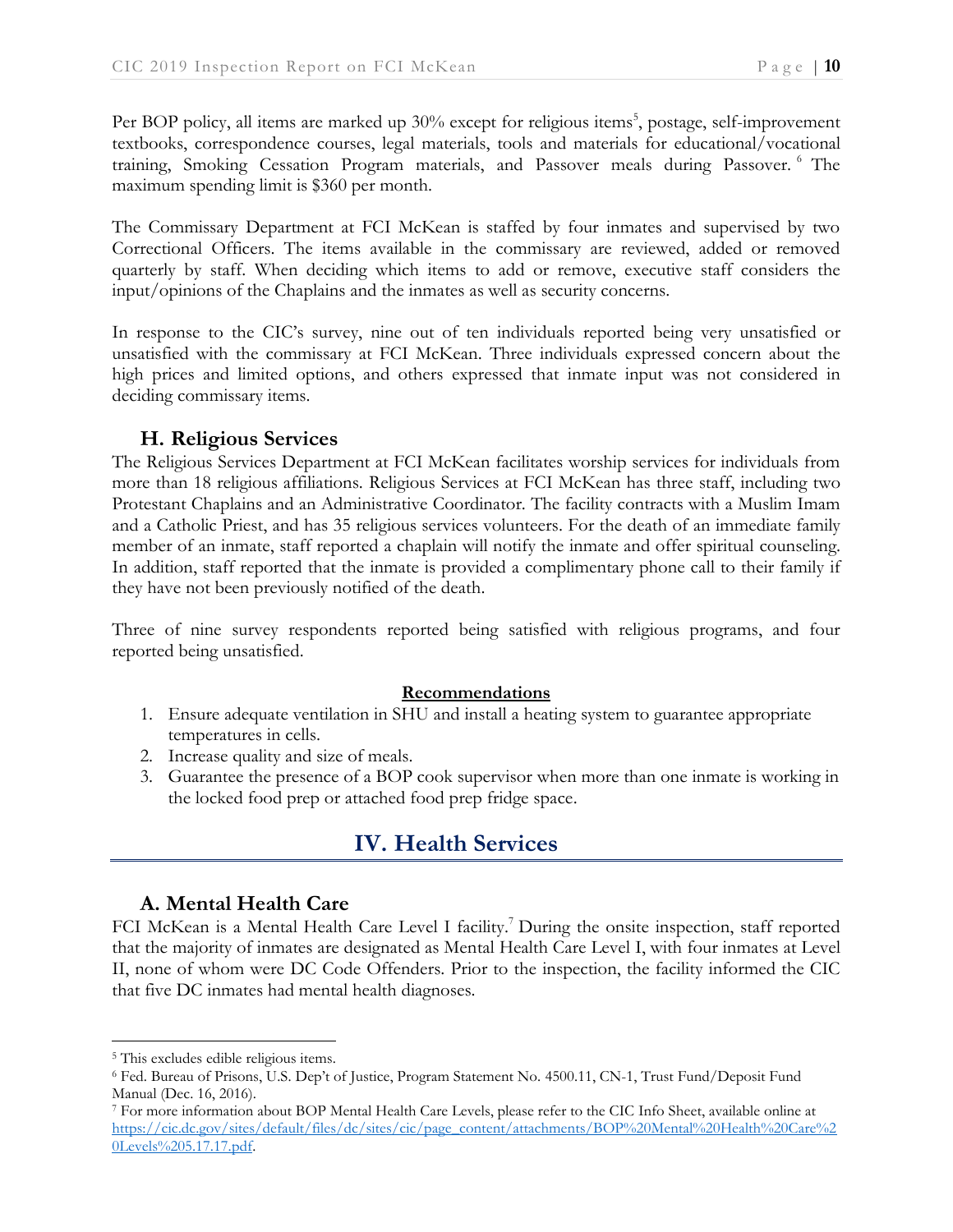The Psychology Services Department at FCI McKean consists of three Psychologists, one nonresidential drug abuse program coordinator, and one technician. Staff reported one vacant psychologist position. The Department has three offices and one communal area for group sessions. Psychology Services offers a number of classes taught by staff including drug education (a 12-week program for 20 to 30 people, held at the Chapel), a non-residential drug program (currently four groups serving 24 to 30 inmates; four of whom are from DC) and anger management groups. Psychology Services offers an open house period every Thursday for one hour. The facility does not currently use telepsychology. Inmates in general population can request a "call-out" to access psychology and drug treatment services. The psychology department reported making weekly rounds in the SHU. Psychology staff noted that the psychology team reviews notes about inmates in the SHU once a month, with extensive reviews occurring every six months.

The four DC inmates who reporting using mental health services, reported varied satisfaction with the quality of mental health services (Figure 5.1). Regarding wait times, all four DC inmates noted they were "unsatisfied" or "very unsatisfied" (Figure 5.2). Three respondents stated they did not have adequate access to mental health services, while six individuals reported not requiring mental health services.



#### **Evaluations:**

The Psychology Department is also responsible for overseeing 30-day evaluations for incoming inmates and those with ongoing mental health diagnoses. Upon arrival at the facility, a member of the psychology team may be requested to do a 30-day evaluation (using the PSIQ form, a prescreening slip with mental health history from an inmate's previous facilities) or do a risk assessment based on a referral from the unit manager. Psychology Services staff may change an individual's mental health care level during such an evaluation. The Psychology Services staff at FCI McKean reported that in the last year or two they have made such changes more. The Medical Director also reported several instances in which the facility received inmates whose medical care level had been lowered at a previous facility, but who required medical services beyond the capacity of a Care Level I facility. The Medical Director explained that in these cases he contacts the Regional Medical Director directly to request that the individual be transferred to an appropriate facility.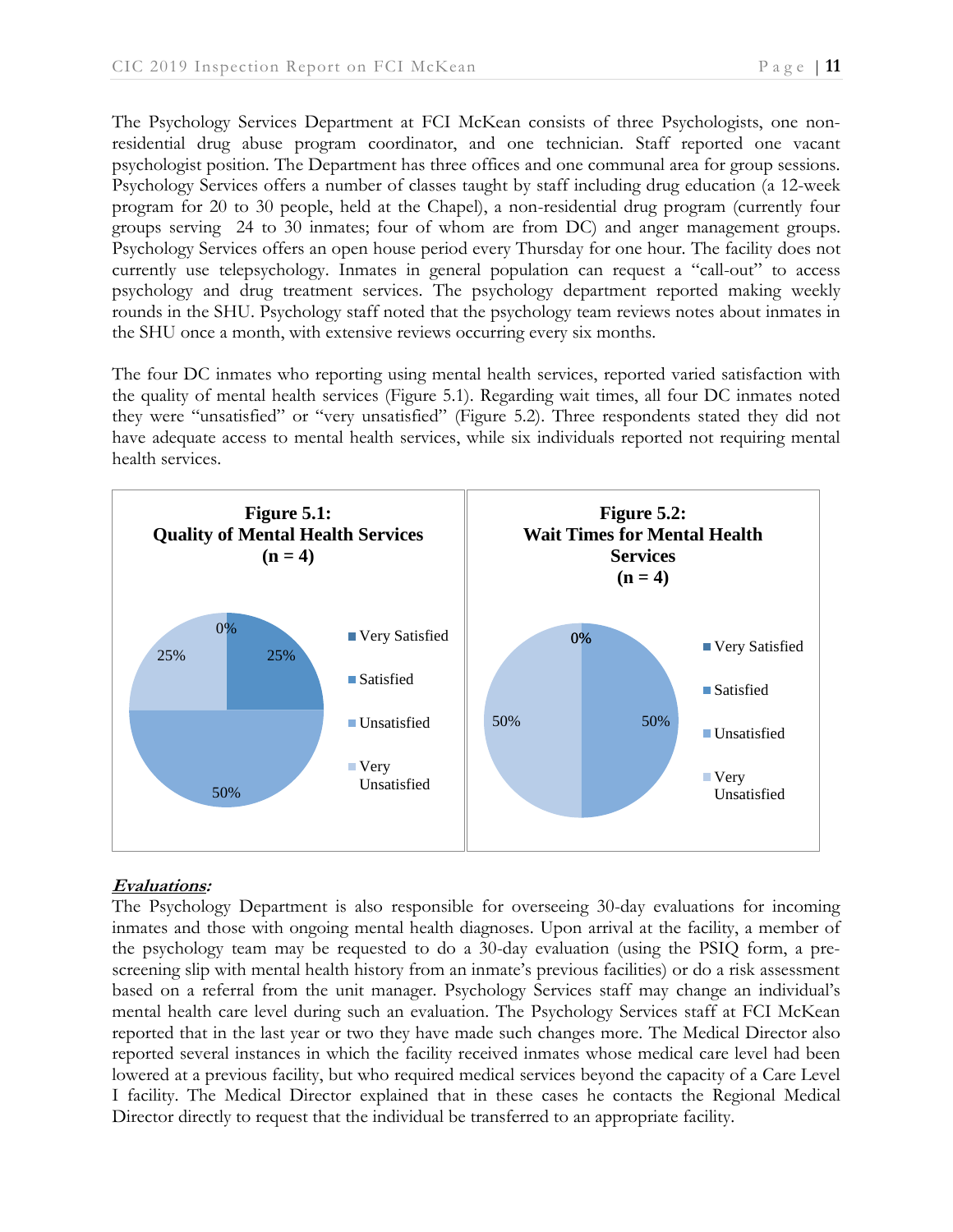Out of the 10 respondents surveyed at FCI McKean, five stated that they received a mental health evaluation upon arriving at FCI McKean. When asked to describe the evaluation, several DC inmates reported having a conversation with Psychology Staff for a couple of minutes. Most individuals did not perceive the conversation to be an evaluation. One DC inmate reported having his mental health diagnosis change upon arriving at FCI McKean. Of particular concern, all ten DC inmates surveyed reported not knowing their designated Mental Health Care Level.

#### **Suicide & Para-Suicidal Gestures:**

FCI McKean reported no suicide incidents between July 2016 and June 2017. During the CIC's inspection, the Medical Director reported one inmate currently on suicide watch. Additionally, the Director of Psychology Services reported to the CIC that there have been seven to eight incidents of para-suicidal gestures (apparent suicide attempts in which the aim is not death.)

### **B. Medical Care**

FCI McKean is a Medical Health Care Level I facility.<sup>8</sup> During the onsite inspection, staff reported that the majority of inmates are designated as Medical Health Care Level I, with seven inmates at Level II, none of whom were DC Code Offenders. Prior to the inspection, the facility also informed the CIC that eight DC inmates were designated as chronic care, and that no DC inmates at FCI McKean have physical or cognitive disabilities.

The Health Services Department at FCI McKean includes one Clinical Director, two Nurses, three Paramedics, one Medical Assistant, three Mid-Level Practitioners, and one Medical Records Technician. All staff is onsite at McKean from 9am to 10pm Monday through Friday. On Weekends and holidays they can work up to 12 hours. A paramedic and a nurse are usually present after hours and the Medical Director is on call 24/7. Staff reported seeing around 30 patients a day.

The Medical Director noted that wait times for physicals are usually less than 14 days; if the person is seriously ill, they will be seen that day. In emergencies, staff will transport an inmate 30 to 45 minutes away to a general surgeon or specialist.

The Director noted several challenges to delivery of medical services, including lack of staff with specialized medical knowledge, particularly Rheumatology and Endocrinology expertise. The Director also noted difficulty finding a specialist within a reasonable drive that is willing to take Medicare patients. Furthermore, the Director noted that the department struggles to adequately treat new inmates, including prescribing medication, due to delays in receiving vital medical records from previous facilities. The department also lacks sufficient screening equipment. The Medical Director reported that staff struggles to transfer new inmates with medical needs because they lack the tools to properly diagnose individuals to support a transfer request. The Director noted that providing more Care Level IV beds would alleviate the pressures placed on lower care level facilities.

DC inmates were divided on their satisfaction with quality of medical care (Figure 5.8), and wait times for medical care (Figure 5.9).

 $\overline{a}$ <sup>8</sup> For more information about BOP Medical Health Care Levels, please refer to the CIC Info Sheet, available online at [https://cic.dc.gov/sites/default/files/dc/sites/cic/page\\_content/attachments/BOP%20Medical%20Care%20Levels%2](https://cic.dc.gov/sites/default/files/dc/sites/cic/page_content/attachments/BOP%20Medical%20Care%20Levels%205.17.17.pdf) [05.17.17.pdf.](https://cic.dc.gov/sites/default/files/dc/sites/cic/page_content/attachments/BOP%20Medical%20Care%20Levels%205.17.17.pdf)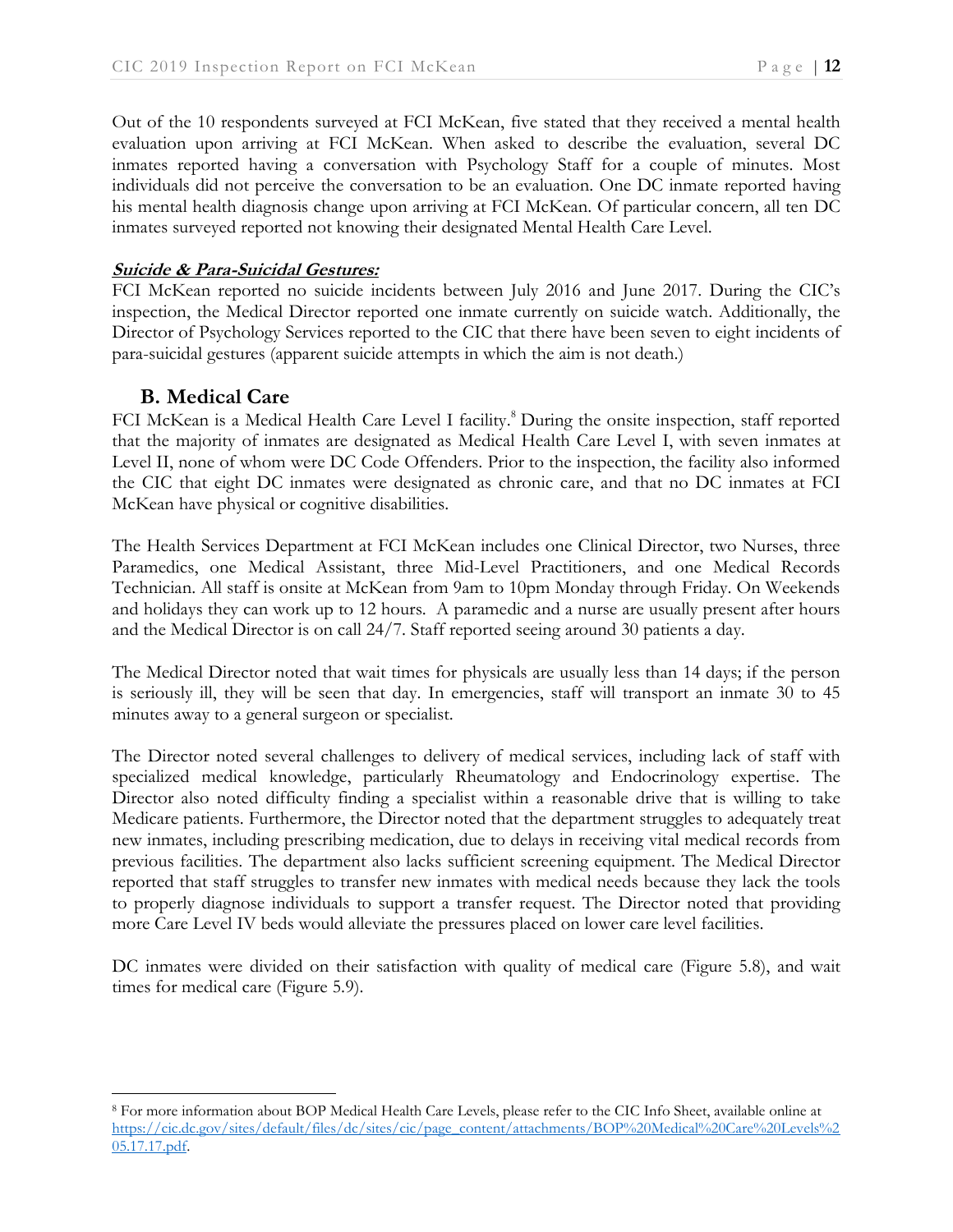



Of particular concern, seven DC inmates surveyed reported not knowing their designated Medical Health Care Level. Out of the 10 respondents surveyed at FCI McKean, two DC inmates reported being on the chronic care caseload. A majority of respondents reported normally having access to sick call slips.

### **C. Dental Care**

Dental Services at FCI McKean are provided on-site. The staff consists of one dentist and one hygienist.

One DC inmate noted that they were "satisfied" or "very satisfied" with the quality of dental services (Figure 5.10). Regarding wait times, five DC inmates noted they were "unsatisfied" or "very unsatisfied" with wait times for dental services (Figure 5.11).

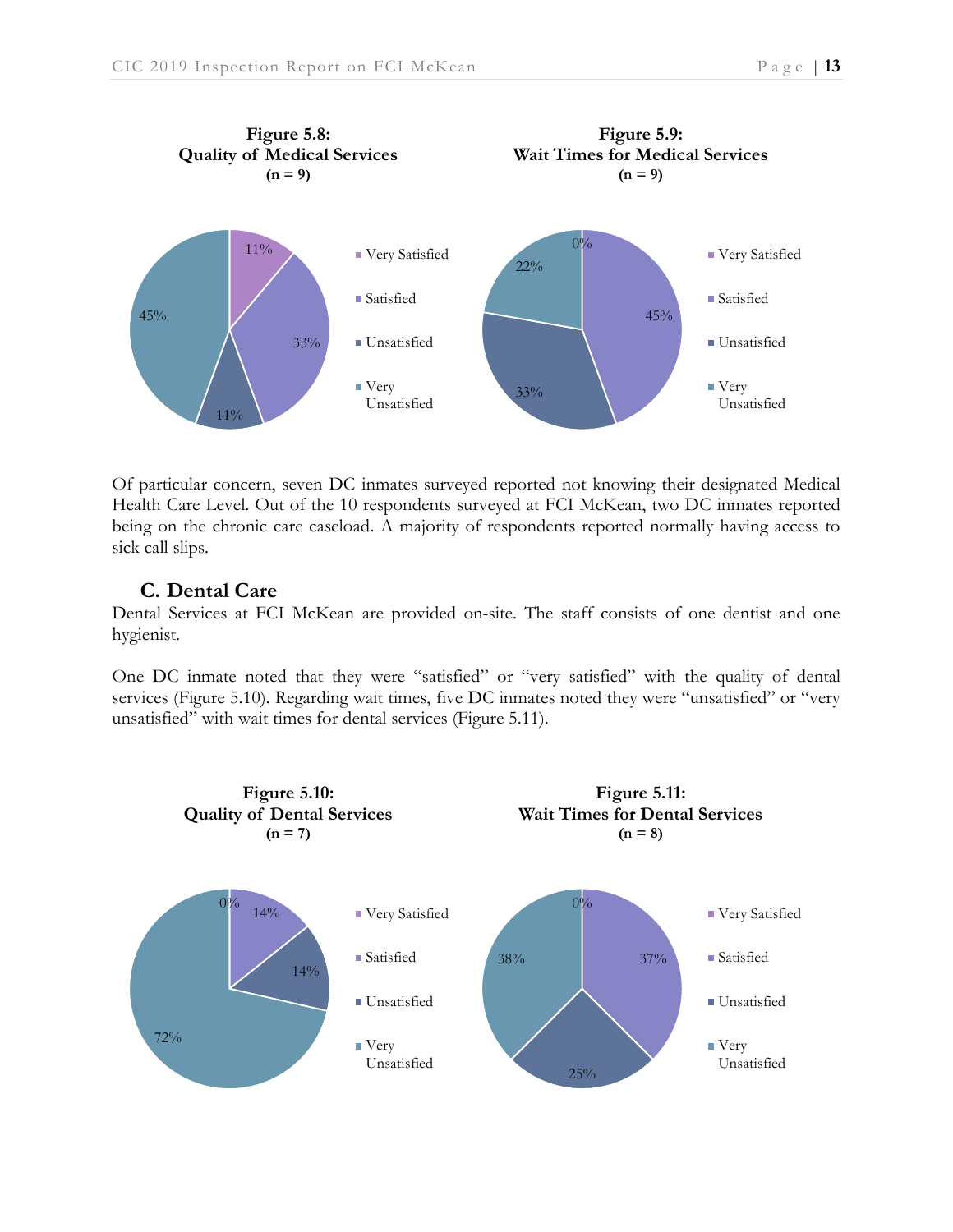#### **Recommendations**

4. Although response numbers for mental health treatment and programs were small, the CIC recommends that the facility regularly evaluate wait times for inmate receipt of services and access to recovery programs.

# **V. Education, Programming & Employment**

### **A. Education**

FCI McKean offers General Education Diploma (GED) classes, Spanish GED classes, English as a Second Language (ESL) classes, Adult Continuing Education (ACE) classes, Special Education classes, Parenting Classes, mail correspondence college courses, vocational tech classes, job skills sessions and resume prep/mock job fairs (led by the Career Resource Center).

At the time of the inspection, the Education Department at FCI McKean consisted of five classrooms, a Career Resource Center, 20 computer stations and 12 paid education staff. Full-time staff included five teachers, three vocational trade teachers, between two to four paid classroom aides, one education technician/librarian and one education department supervisor. Staff further reported between 60 - 80 inmates working within the education department as orderlies with wages ranging from 0.12 to 0.40 cents per hour.

Inmate tutors are used to teach the Correspondence and ACE classes, which are offered four times a year. Two Inmate tutors are assigned per staff person, and ACE classes are taught in the evenings. The inmate tutors assist with the administrative responsibilities of the ACE classes being delivered, and they receive one hour of training. The parenting classes are supplemented by a local nonprofits which visits the facility and teaches incarcerated parents/inmates how to read to their children. All non-GED classes are offered in the evening and on Saturdays.

During the inspection, the CIC spoke with the education technician about FCI McKean's GED programming. GED classes are offered at 7:30am, 9:00am, Noon and 2:00pm, and the facility offers online GED education and testing as of early 2017. Ten of the twenty computer stations in the education department are official GED testing stations. All inmates interested in GED prep first go through pre-GED education. If they excel on pre-GED testing, they will be allowed to move on to studying and testing for the GED.

In the past 12 months a total of 16 inmates at FCI McKean completed the GED program, 14 in English and 2 in Spanish. Staff reported that they were working to get accommodations for the ten inmates with educational disabilities. Currently, there is no staff member who speaks Spanish fluently; staff reported that the current GED instructor receives assistance from Spanish-speaking inmates who help translate GED instruction for their fellow inmates.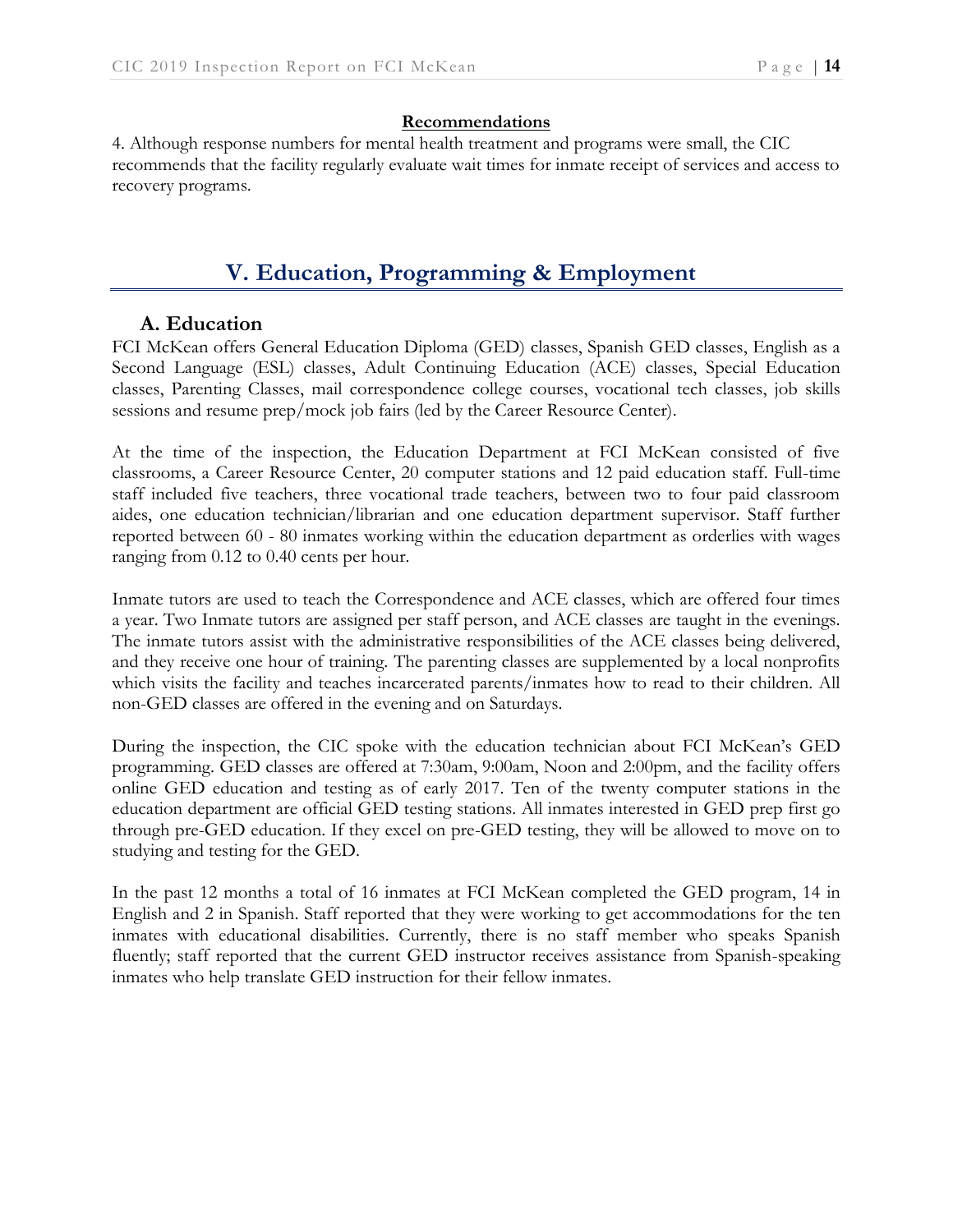| <b>GED</b> Program            | Number of DC Inmates        |  |  |  |
|-------------------------------|-----------------------------|--|--|--|
| Enrolled                      | 10                          |  |  |  |
| Completed                     | 29                          |  |  |  |
| On Waiting List               |                             |  |  |  |
| Dropped or Refused Program    | 2                           |  |  |  |
|                               |                             |  |  |  |
| <b>College Classes</b>        | Number of DC Inmates        |  |  |  |
| Enrolled                      |                             |  |  |  |
|                               |                             |  |  |  |
| <b>Correspondence Classes</b> | <b>Number of DC Inmates</b> |  |  |  |
| Enrolled                      |                             |  |  |  |

#### **Education Program Participation**

*Source: Federal Bureau of Prisons. July 2017.*

Two of the ten DC residents interviewed were participating in academic programming at FCI McKean at the time of the CIC's visit. Three individuals reported being satisfied with academic programming (Figure 6.2). Six individuals reported finding it either "easy" or "somewhat easy" to get into academic programming at FCI McKean (Figure 6.3).



#### **B. Vocational Training**

The facility reported offering a woodworking program, accredited by the National Center for Construction Education & Research (NCCER). The program includes a morning and an evening class and 15 inmates were participating at the time of the CIC's visit. This programs trains inmates with no skill to advanced levels. There are nine inmates in the advanced portion. Inmates in the program make wooden toys and furniture for the Bradford, PA Elf Fund, which provides holiday gifts to children and seniors in the area. The inmates are given pictures of their finished products to put into a portfolio.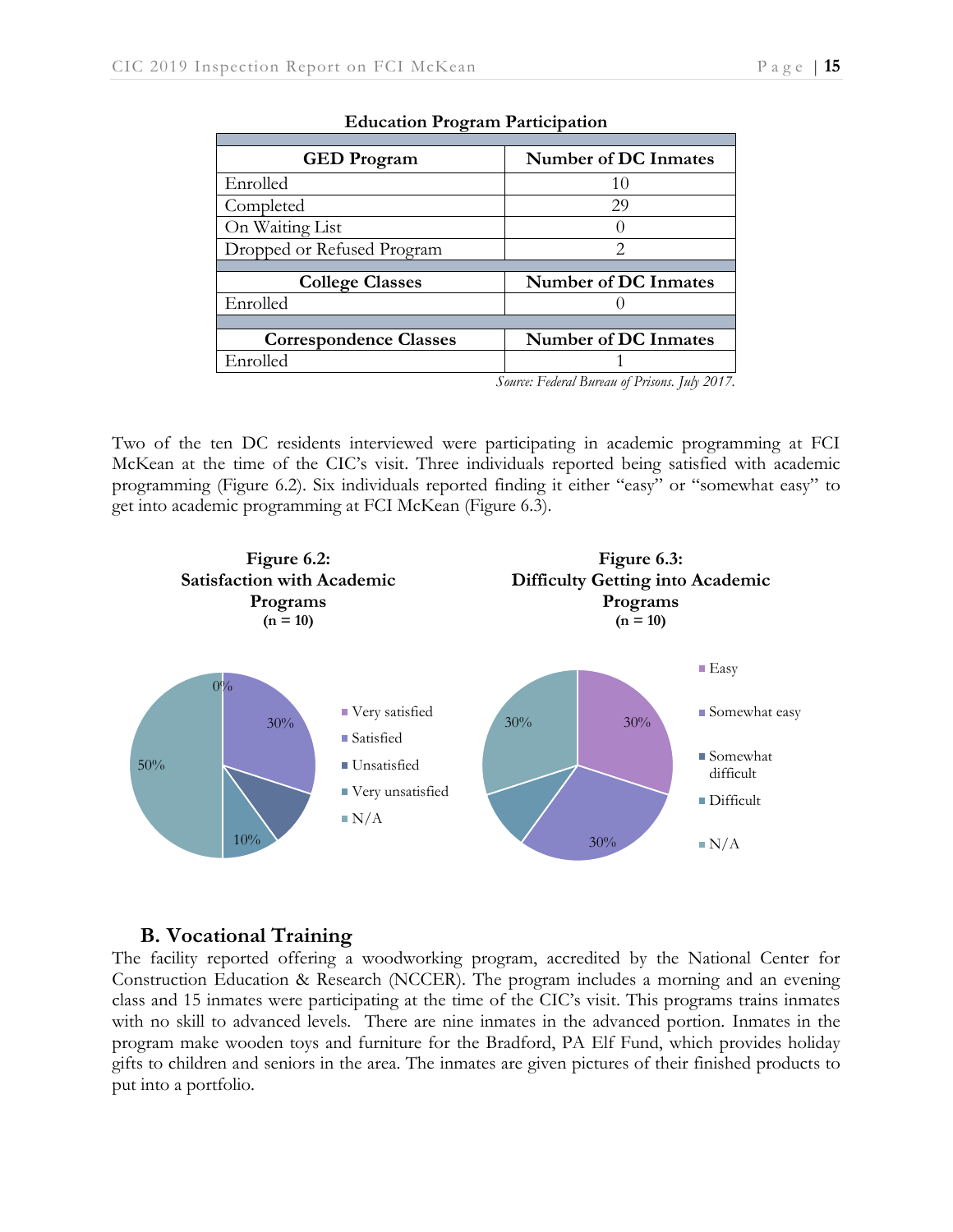FCI McKean also offers a recycling program that was implemented in October 2015. There are 30 inmates currently participating, with room for 10 more. Those participating are doing administrative work, working with machines, scaling, and sorting through new materials to prepare for recycling. The program was created by current staff that developed an innovative way to make use of an empty warehouse previously used by UNICOR.

Staff reported one DC inmate participating in vocational programming and no DC inmates on the waitlist for vocational programming.

Two of ten DC residents interviewed were participating in vocational programming at FCI McKean. Both reported being satisfied with vocational programming (Figure 6.4). Three individuals reported finding it "easy" or "somewhat easy" to get into vocational programming at FCI McKean (Figure 6.5).



## **C. Employment**

Seven of ten DC residents interviewed were employed at FCI McKean. Four individuals reported being satisfied with their work assignment (Figure 6.6). Five individuals reported finding it "easy" or "somewhat easy" to get a work assignment at FCI McKean (Figure 6.7).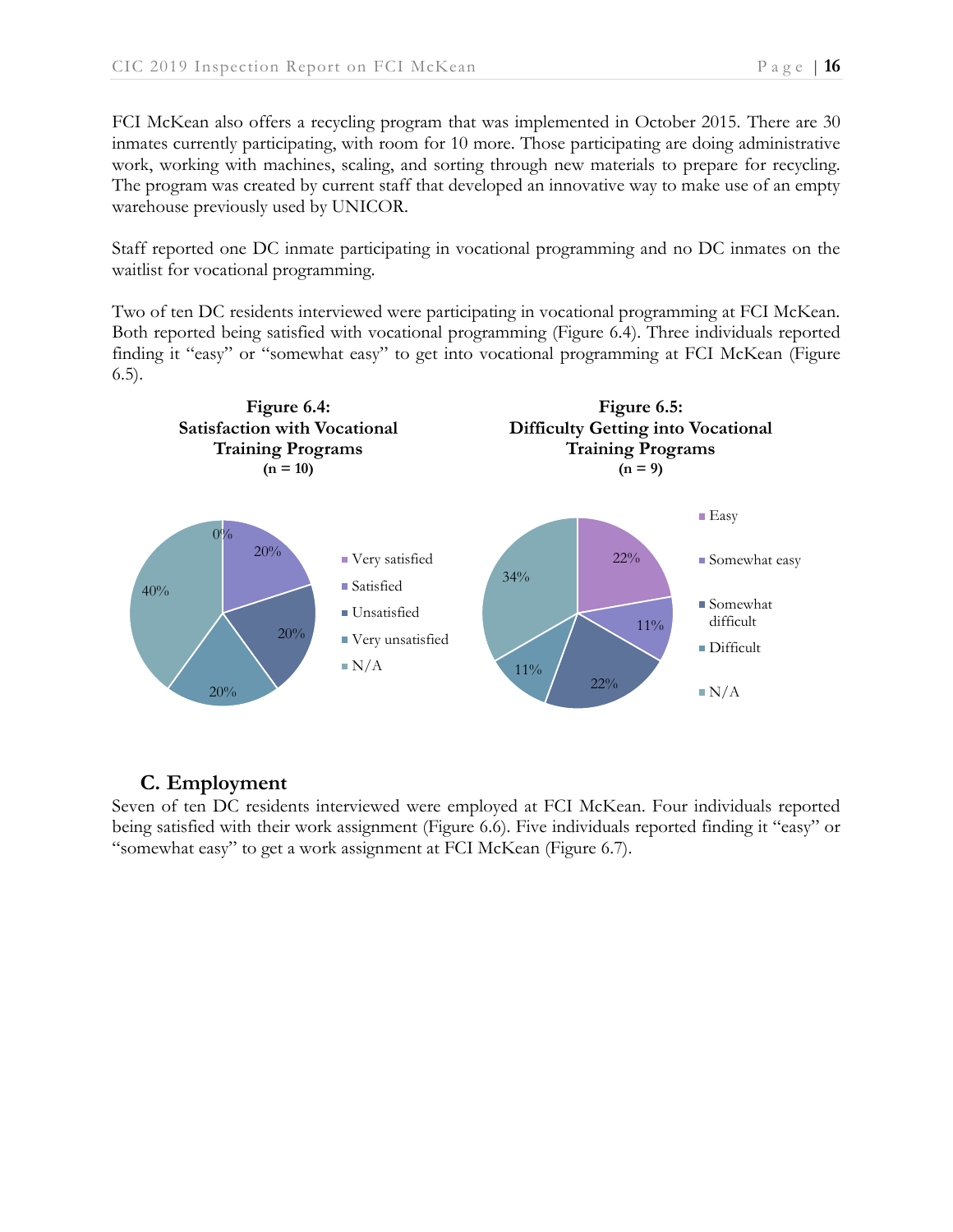

# **VI. Safety & Security**

The BOP reported that between July 2016 and June 2017 there were 17 instances of use of force by staff, 11 instances of restraints placed on inmates, seven instances of chemical force (oleoresin capsicum (OC) spray) used on inmates. The BOP also reported three institutional lockdowns between July 2016 and June 2017 at FCI McKean.

The BOP reported that between July 2016 and June 2017 there was one assault on a staff member with a weapon, 11 assaults on staff with no weapon, and three attempted assaults on staff with no weapon. During the same period there were six instances of assault on an inmate with no weapon and one attempted assault on an inmate with no weapon.

#### **Harassment, Threats, & Abuse by Staff**

Six of the nine DC inmates who responded to questions regarding safety at FCI McKean, reported being harassed, threatened, or abused by staff at the facility. Six individuals reported staff making insulting remarks, mostly regarding race or DC residency status. Two inmates reported these incidents to the facility.

#### **Harassment, Threats, & Abuse by Other Inmates**

One DC inmate reported other inmates making insulting remarks about race. Eight inmates reported no harassment, threats, or abuse from other inmates.

#### **Reporting Sexual Abuse and Sexual Harassment**

Six of nine inmates surveyed reported knowing at least one method for reporting sexual abuse and/or harassment. Three inmates reported that they were not informed how to report such issues (Figure 7.5).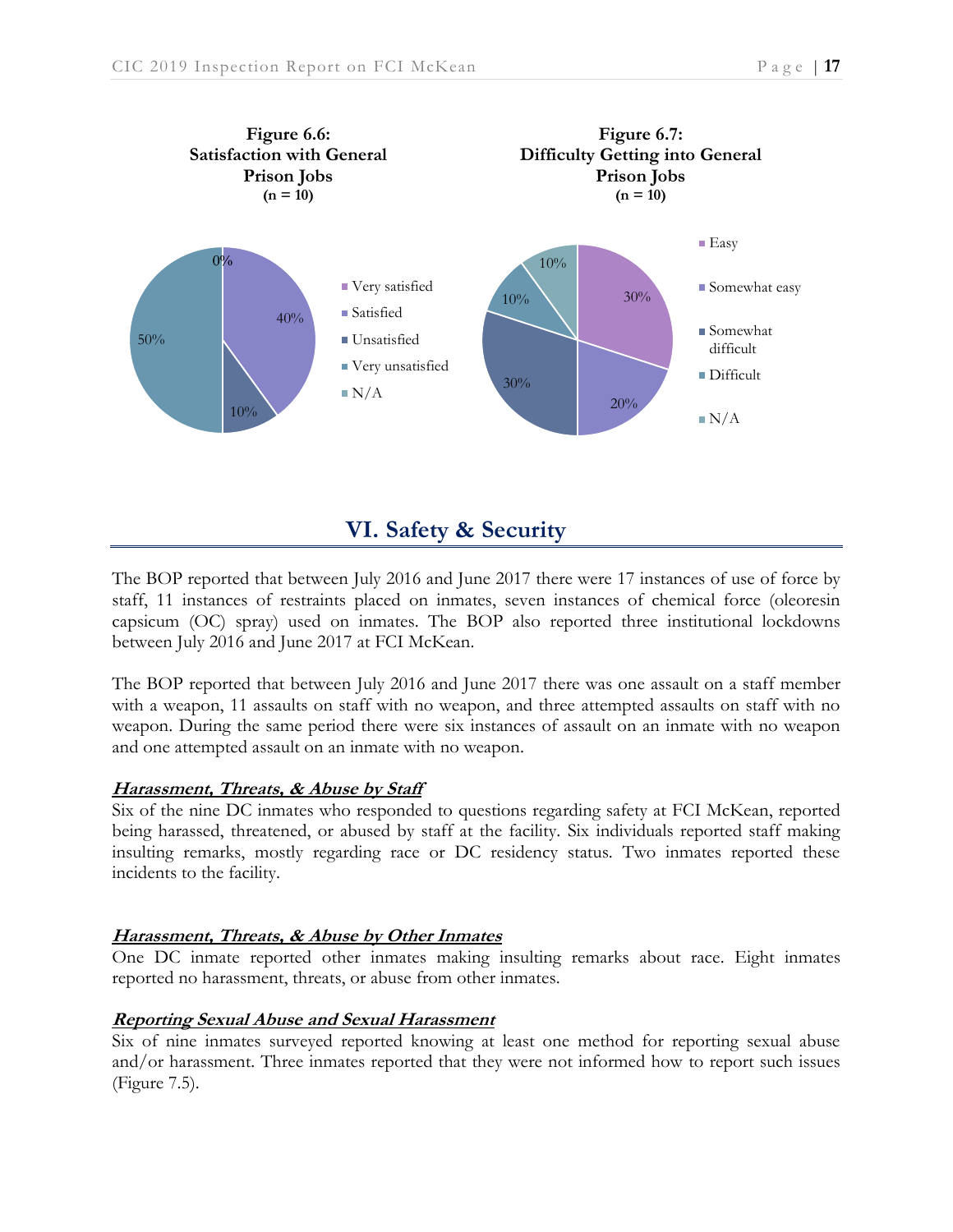



#### **Recommendations**

5. Provide staff regular training on diversity and professionalism.

### **VII. Disciplinary Process**

Violations of Bureau of Prisons rules and regulations are handled by the Unit Discipline Committee (UDC) or the Discipline Hearing Officer (DHO). An incident report is made if a staff member observes or believes an inmate has breached rules and/or regulations. Reports proceed to an informal resolution, an initial hearing with the UDC for low moderate or moderate offenses, or a disciplinary hearing with the DHO for high severity offenses. Initial hearings must be held within five work days of the staff becoming involved, and the UDC must provide its decision by the close of business the next work day.

The CIC asked DC inmates about the fairness of disciplinary decisions by the UDC and DHO (Figure 7.7).



Three DC inmates reported having no meaningful opportunity to challenge incident reports. Examples included no investigations and being denied an opportunity to bring a witness to testify on the inmate's behalf.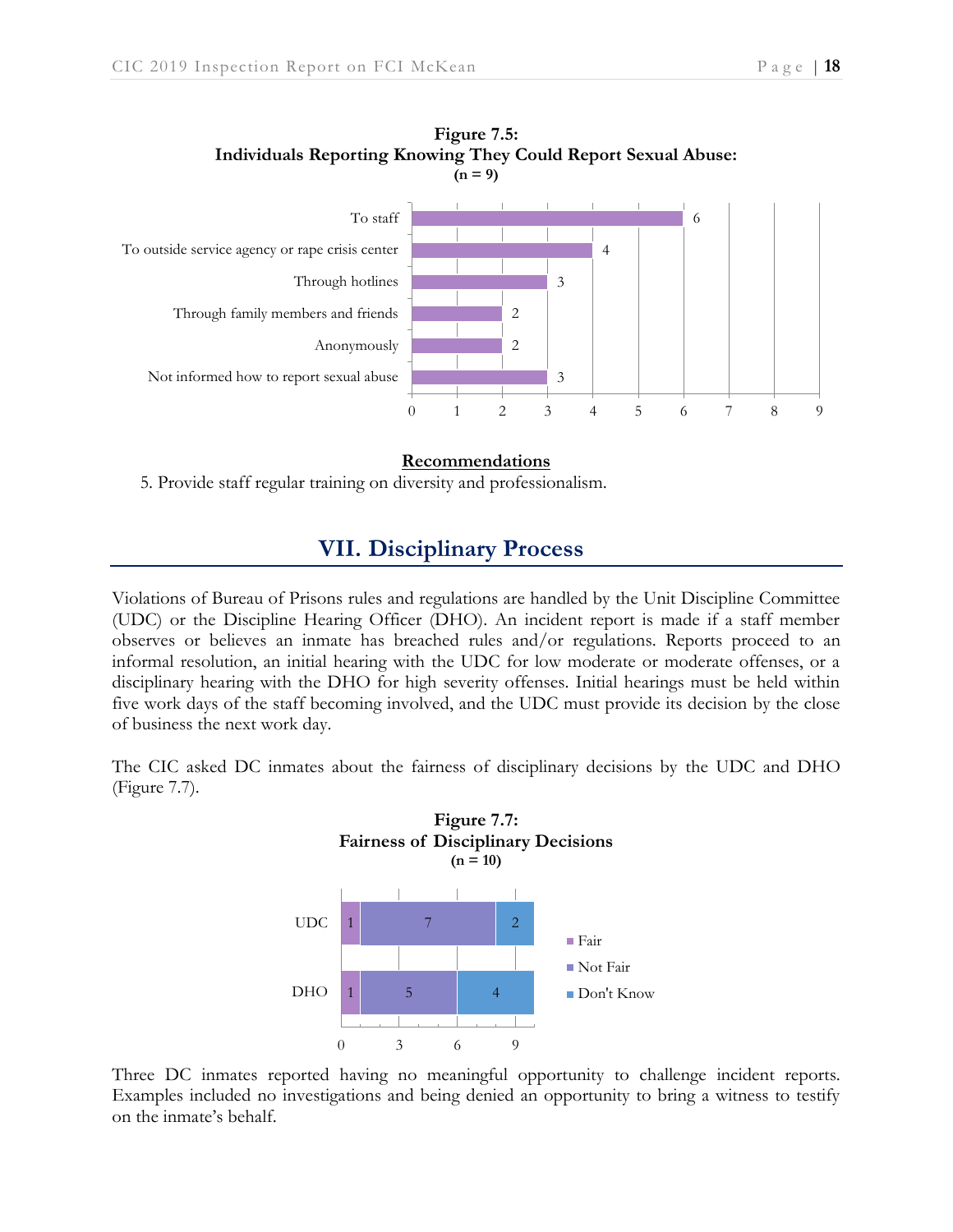# **VIII. Administrative Remedy Program**

The Administrative Remedy Program in BOP facilities, commonly referred to as the grievance procedure, allows inmates to seek formal review of complaints related to their confinement.<sup>9</sup>

In the year prior to the inspection, the most common categories of administrative remedy submissions at FCI McKean were UDC actions, staff misconduct, and jail time credit. A chart of the top submissions from June 2016 to May 2017 is available in Appendix A.

In response to the CIC survey, five DC inmates reported not having access to informal complaints, and six reported not having access to administrative remedies (Figures 9.1 & 9.2).

Seven of ten DC residents interviewed have used the grievance process at FCI McKean. Two individuals reported that informal complaints are treated fairly, while none of the respondents indicated that grievances or grievance appeals are treated fairly (Figure 9.3).



Six respondents had elected to not use the administrative remedy process at FCI McKean. Individuals mostly cited concerns about staff retaliation and belief that the grievance system does not work as their reasons for not filing grievances (Figure 9.4).



Additional information shared by DC inmates regarding the administrative remedy process included the belief that the process does not resolve complaints. One inmate reported submitting

 $\overline{a}$ 

<sup>9</sup> For more information about administrative remedies, please refer to the CIC Info Sheet - BOP Administrative Remedies (aka "Grievance") Process. Available online at

[https://cic.dc.gov/sites/default/files/dc/sites/cic/page\\_content/attachments/BOP%20Administrative%20Remedies%](https://cic.dc.gov/sites/default/files/dc/sites/cic/page_content/attachments/BOP%20Administrative%20Remedies%2011.15.17%20REVISED.pdf) [2011.15.17%20REVISED.pdf](https://cic.dc.gov/sites/default/files/dc/sites/cic/page_content/attachments/BOP%20Administrative%20Remedies%2011.15.17%20REVISED.pdf)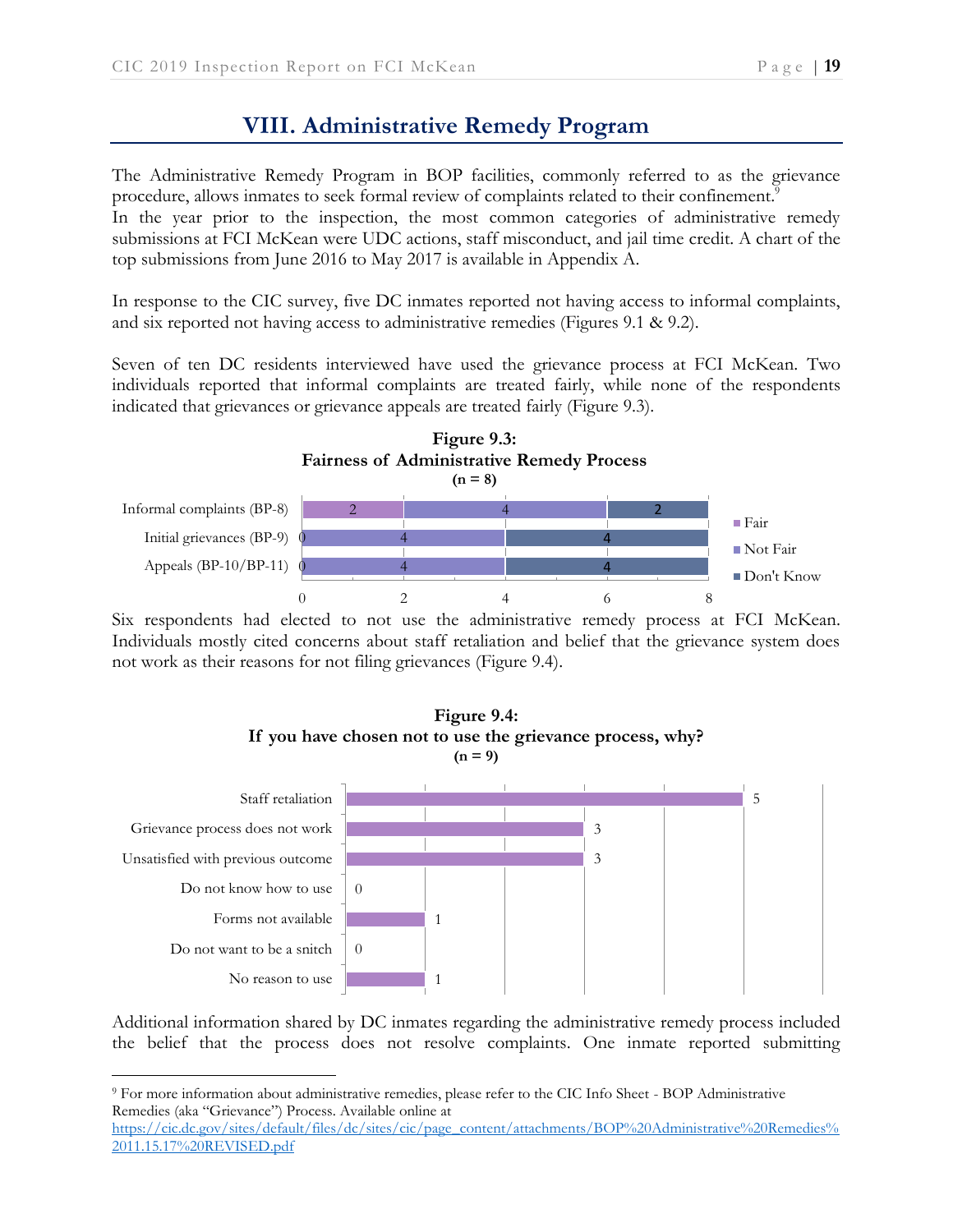administrative remedies but his complaints were never resolved and "all my issues are always swept under the rug."

# **IX. Reentry**

To prepare inmates for release, FCI McKean offers release preparation classes, job fairs with mock interviews, and packets of information related to reentry. The facility participates in the DC Court Services and Offender Supervision Agency (CSOSA)'s quarterly Community Resource Day via videoconference.<sup>10</sup> Staff noted that FCI McKean was the only facility in the BOP with a dedicated Reentry Library. This space has two classrooms and a coaching room and is stocked with reentryrelated resources and books. The Library is staffed by one full-time BOP employee and two college interns, and employs 40 inmates.

As of the date of the inspection, FCI McKean does not use the newly released standardized and national Release Preparation Program (RPP) curriculum released by BOP Central Office, though staff indicated they plan to consider the curriculum for the next fiscal year. Instead, FCI McKean prepares inmates for release through their own RPP, which is administered by the case manager coordinator. Inmates teach parts of the program.

FCI McKean offers a Life Coaching Program through the Institute for Life Coach Training (ILCT). At the time of inspection, 40 inmates had received coaching certification through this program. FCI McKean also partners with the University of Pittsburgh at Bradford to provide volunteer interns who facilitate Introduction to College classes.

Three of the ten DC inmates who spoke with the CIC reported that they were within 18 months of release. They reported varying experiences with pre-release programming and services (Figure 8.1).





 $\overline{a}$ <sup>10</sup> CSOSA's Community Resource Day Videoconference for DC inmates in BOP facilities brings together CSOSA Staff and representatives from other organizations to provide information on housing, healthcare, employment, education and other resources in the DC-area to DC inmates who are within 90 days of release.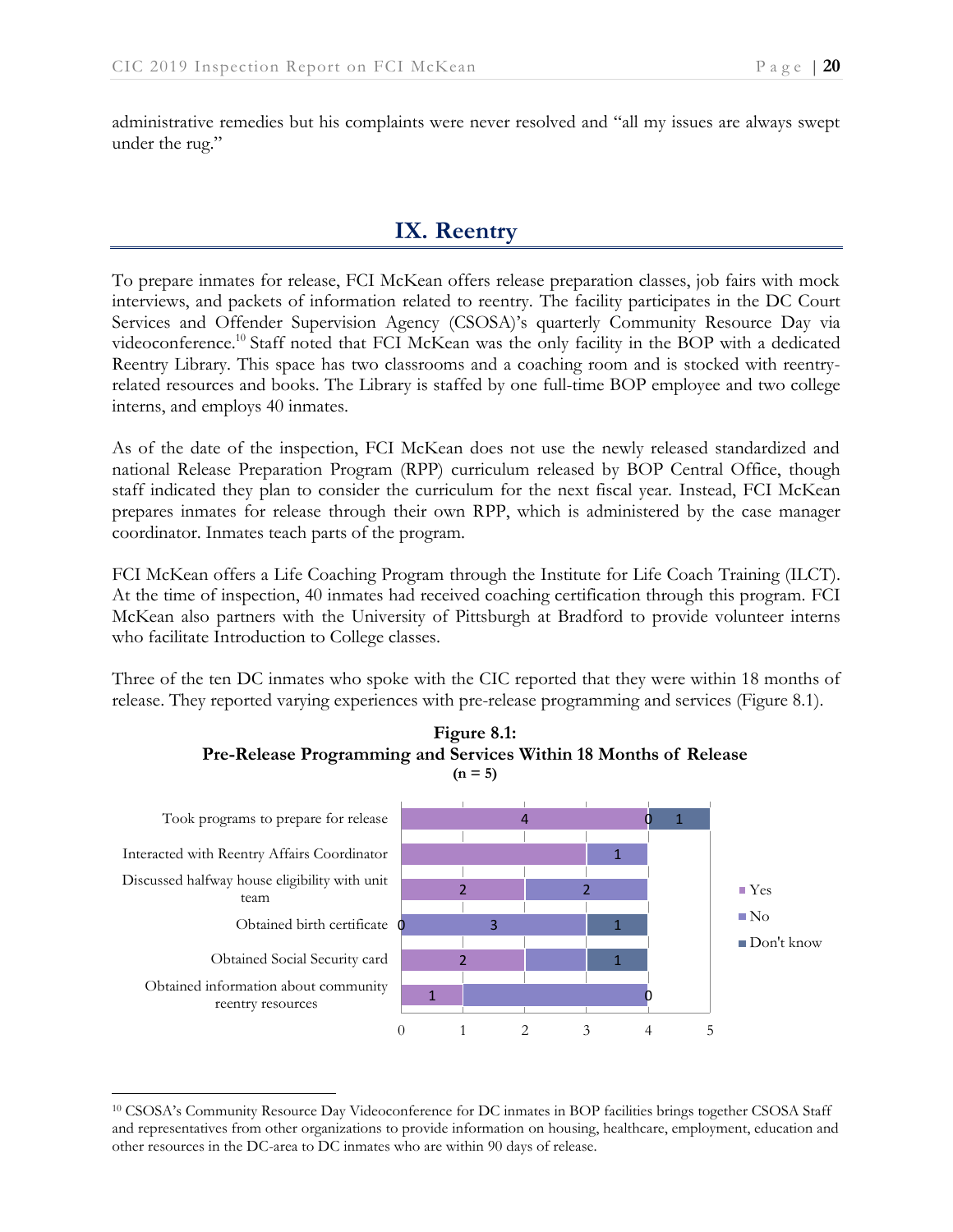Only one DC inmate surveyed reported knowing how to obtain housing, education, employment, therapy, drug treatment and food. Three DC inmates reported knowing how to obtain their state IDs. One individual commented that reentry services at FCI McKean did not focus on services available back in DC and the topics discussed were not helpful for successful reentry back home.

# **X. Staff**

Annual staff training includes a module on wellness and stress relief. The facility also sends out additional monthly "health and wellness" resources and information. The BOP provides an Employee Assistance Program to all employees across the agency, which includes an internal website for assistance in resolving issues related to both work and life outside of work.

The CIC received mixed feedback from DC inmates about the unit staff at FCI McKean (Figure 10.1). Four of ten respondents indicated that housing unit officers are "usually" or "sometimes" competent, professional and responsive. Another four respondents indicated that housing unit officers are "rarely" competent, respectful, or responsive.



DC inmates were also asked how often their unit managers, case managers, and unit counselors are helpful. Case managers received the most positive feedback (Figure 10.2).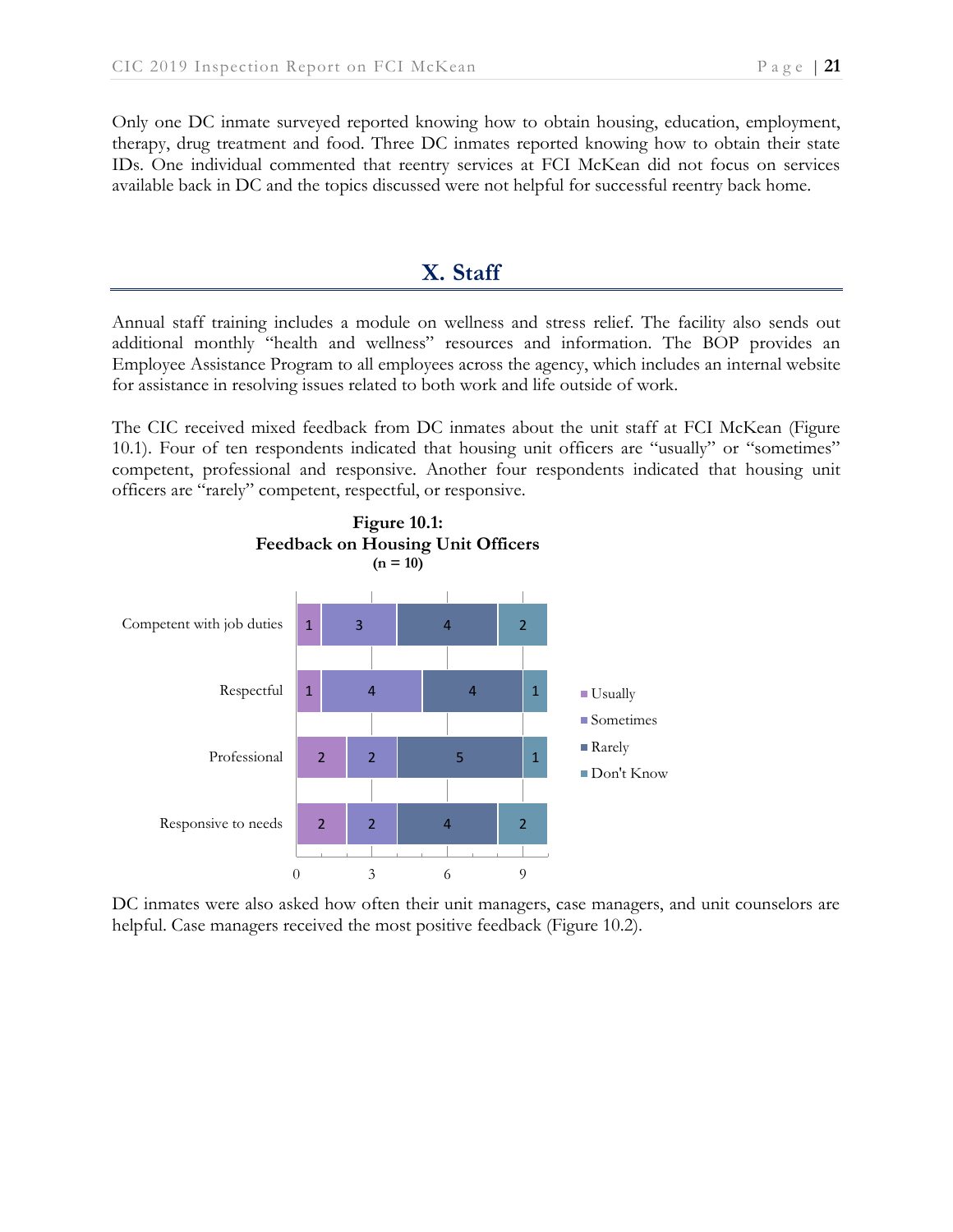



Additional comments from DC inmates were largely negative and included specific examples of unprofessionalism, such as several concerns that staff is biased and racist.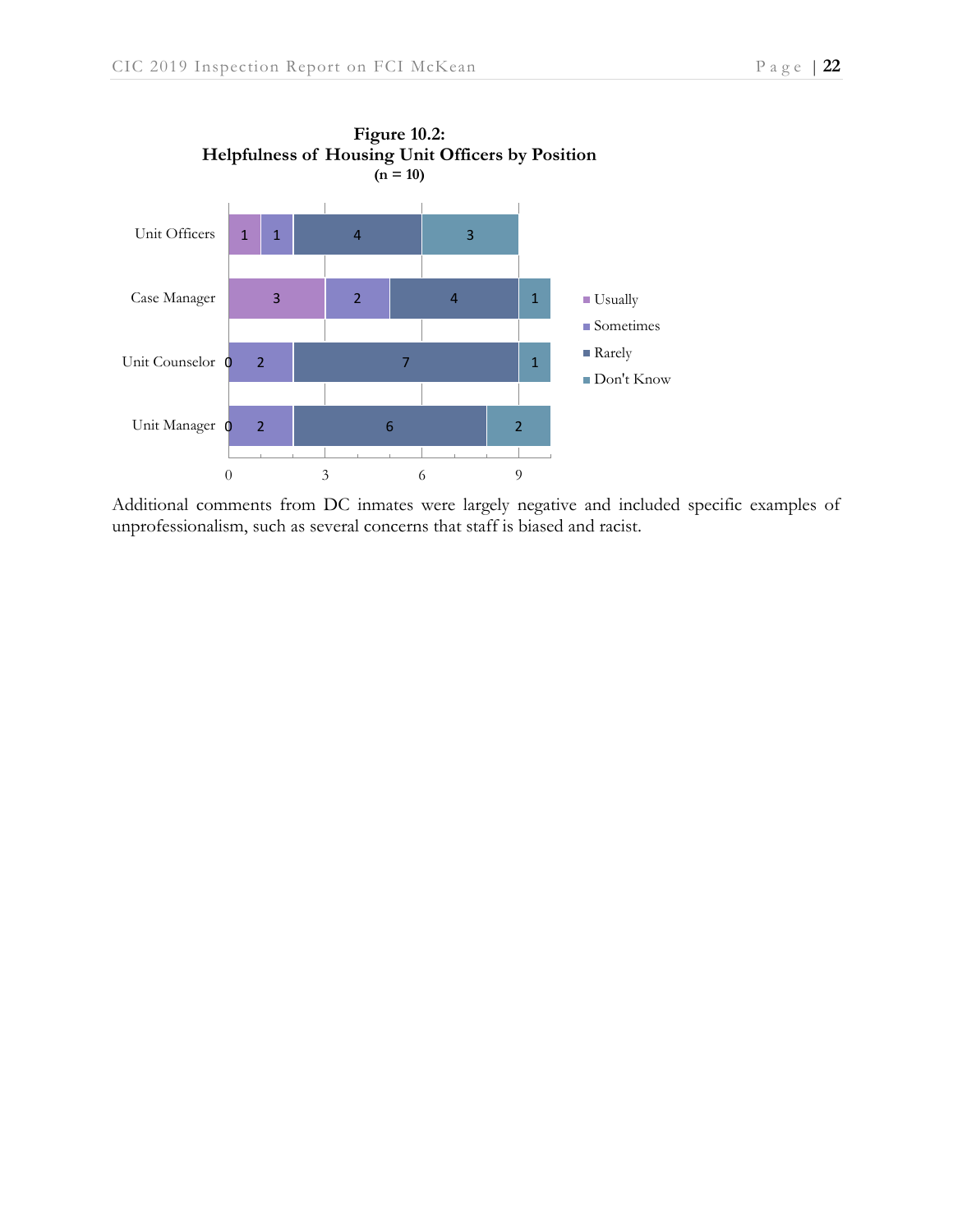# **Appendix A: Demographics of DC Population**

The table below provides an overview of the inmate demographics at FCI McKean as of May 2017. **Facility Population Demographics**

|                        |                             | Total                   | $\frac{0}{0}$            | <b>DC</b>        | $\frac{0}{0}$            |
|------------------------|-----------------------------|-------------------------|--------------------------|------------------|--------------------------|
| Population             | Facility Population         | 932                     | $100.0\%$                | 33               | $100.0\%$                |
|                        |                             |                         |                          |                  |                          |
|                        | 18-24                       | 57                      | 6.1%                     | $\mathfrak{Z}$   | $9.1\%$                  |
|                        | $25 - 34$                   | 309                     | 33.2%                    | $\overline{12}$  | 36.4%                    |
|                        | 35-44                       | 374                     | $40.1\%$                 | 8                | 24.2%                    |
| Age                    | 45-54                       | 151                     | 16.2%                    | 8                | 24.2%                    |
|                        | 55-64                       | 38                      | $4.1\%$                  | $\overline{c}$   | 6.1%                     |
|                        | $65+$                       | $\overline{\mathbf{3}}$ | 0.3%                     | $\overline{0}$   | $0.0\%$                  |
|                        | Average                     | 44.4 years              | $\overline{\phantom{a}}$ | 36.8 years       | $\overline{\phantom{a}}$ |
|                        |                             |                         |                          |                  |                          |
|                        | White                       | 342                     | 36.7%                    | $\overline{2}$   | 6.1%                     |
|                        | <b>Black</b>                | 578                     | $62.0\%$                 | 31               | 93.9%                    |
| Race                   | Asian/Pacific Islander      | $\overline{4}$          | 0.4%                     | $\overline{0}$   | $0.0\%$                  |
|                        | American Indian             | 8                       | 0.9%                     | $\theta$         | $0.0\%$                  |
|                        |                             |                         |                          |                  |                          |
| Ethnicity              | Hispanic                    | 231                     | 24.8%                    | 1                | $3.0\%$                  |
|                        | Non-Hispanic                | 701                     | 75.2%                    | 32               | 96.9%                    |
|                        |                             |                         |                          |                  |                          |
| Citizenship            | <b>USA</b>                  | 784                     | 84.1%                    | 32               | 96.9%                    |
|                        | Foreign                     | 148                     | 15.9%                    | $\mathbf{1}$     | $3.0\%$                  |
|                        |                             |                         |                          |                  |                          |
| <b>Legal Residence</b> | <b>USA</b>                  | 810                     | 86.9%                    | 33               | $100.0\%$                |
|                        | Foreign                     | 122                     | 13.1%                    | $\overline{0}$   | $0.0\%$                  |
|                        |                             |                         |                          |                  |                          |
|                        | American Indian             | 19                      | 2.0%                     | $\mathbf{1}$     | $0.0\%$                  |
|                        | Catholic                    | 139                     | 14.9%                    | $\mathbf{1}$     | $3.0\%$                  |
| Religion               | Muslim                      | 135                     | 14.5%                    | 16               | 48.5%                    |
|                        | Protestant                  | 272                     | 29.2%                    | 3                | $9.1\%$                  |
|                        | Other                       | 166                     | 17.8%                    | 6                | $18.2\%$                 |
|                        | No Preference               | 192                     | 20.6%                    | 6                | 18.2%                    |
|                        |                             |                         |                          |                  |                          |
|                        | Minimum                     | $\mathfrak{Z}$          | 0.3%                     | $\theta$         | $0.0\%$                  |
| Security               | Low                         | 22                      | 2.4%                     | $\boldsymbol{0}$ | $0.0\%$                  |
| Classification         | Medium                      | 901                     | 96.7%                    | 33               | $100.0\%$                |
|                        | High                        | 6                       | 0.6%                     | $\Omega$         | $0.0\%$                  |
|                        |                             |                         |                          |                  |                          |
|                        | Drugs                       | 412                     | 44.2%                    | $\overline{2}$   | $6.1\%$                  |
|                        | Weapons/Explosives          | 246                     | 26.4%                    | $\mathfrak{Z}$   | $9.1\%$                  |
|                        | Homicide/Aggravated Assault | 32                      | 3.4%                     | 18               | 54.5%                    |
|                        | Burglary/Larceny            | 70                      | $7.5\%$                  | $\mathbf{1}$     | $3.0\%$                  |
| <b>Offense</b>         | Counterfeit/Embezzlement    | $\overline{2}$          | 0.2%                     | $\theta$         | $0.0\%$                  |
|                        | Court/Corrections           | 6                       | 0.6%                     | $\theta$         | $0.0\%$                  |
|                        | Immigration                 | 42                      | $4.5\%$                  | $\theta$         | $0.0\%$                  |
|                        | Fraud/Bribery/Extortion     | 27                      | $2.9\%$                  | $\overline{0}$   | $0.0\%$                  |
|                        | Sex Offenses                | 31                      | 3.3%                     | $\theta$         | $0.0\%$                  |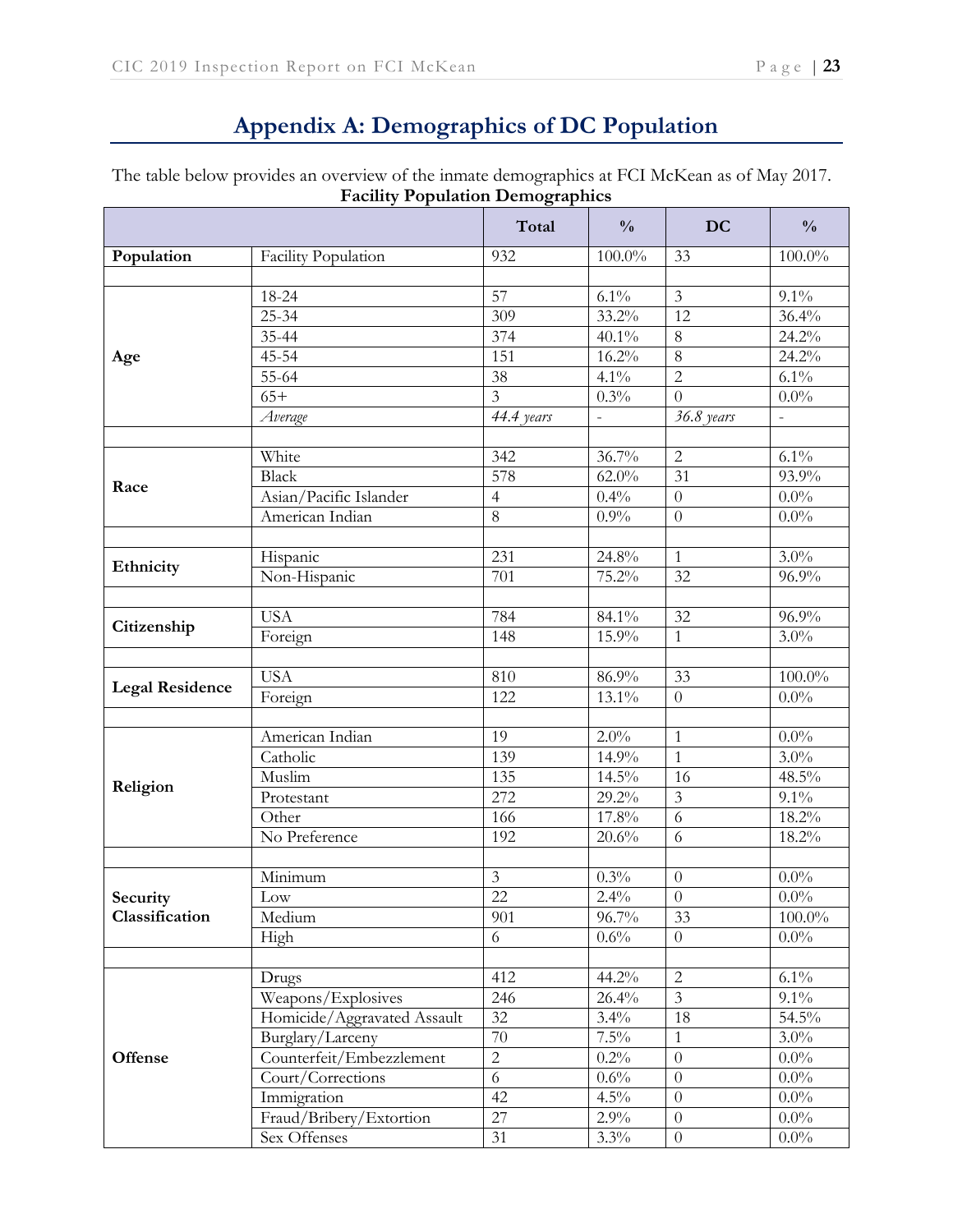|                          | National Security              | $\mathbf{1}$     | $0.1\%$  | $\theta$                | $0.0\%$                  |
|--------------------------|--------------------------------|------------------|----------|-------------------------|--------------------------|
|                          | Robbery                        | 49               | $5.3\%$  | $\overline{8}$          | 24.2%                    |
|                          | Miscellaneous                  | $\overline{3}$   | 0.3%     | $\mathbf{1}$            | $3.0\%$                  |
|                          | Continuing Criminal Enterprise | $\overline{3}$   | 0.3%     | $\Omega$                | $0.0\%$                  |
|                          | Missing                        | 8                | 0.8%     | $\Omega$                | $0.0\%$                  |
|                          |                                |                  |          |                         |                          |
|                          | None                           | 228              | 24.5%    | 10                      | 30.3%                    |
|                          | Minor <5 years ago             | 180              | 19.3%    | $8\,$                   | 24.2%                    |
|                          | Minor 5-10 years ago           | 79               | $8.5\%$  | $\overline{\mathbf{3}}$ | $9.1\%$                  |
| <b>History of</b>        | Minor 10+ years ago            | 52               | 5.6%     | $\overline{2}$          | $6.1\%$                  |
| <b>Violence</b>          | Serious <5 years ago           | 39               | 4.2%     | $\mathbf{1}$            | $3.0\%$                  |
|                          | Serious 5-10 years ago         | $\overline{105}$ | 11.3%    | $\overline{2}$          | $6.1\%$                  |
|                          | Serious 10-15 years ago        | 109              | 11.7%    | $\overline{2}$          | $6.1\%$                  |
|                          | Serious 15+ years ago          | 140              | 15.0%    | $\overline{5}$          | 15.2%                    |
|                          |                                |                  |          |                         |                          |
|                          | 0-12 months (misdemeanor)      | 18               | 1.9%     | $\overline{2}$          | $6.1\%$                  |
|                          | $12-35$ months                 | 71               | 7.6%     | $\overline{4}$          | $12.1\%$                 |
|                          | 36-59 months                   | 56               | $6.0\%$  | $\mathbf{1}$            | $3.0\%$                  |
|                          | 60-119 months                  | 217              | 23.2%    | $\overline{3}$          | $9.1\%$                  |
| Sentence                 | 120-179 months                 | 229              | 24.6%    | $\overline{4}$          | $12.1\%$                 |
| Imposed                  | 180-239 months                 | 134              | 14.4%    | 8                       | 24.2%                    |
|                          | $240+$ months                  | 177              | 19.0%    | 8                       | 24.2%                    |
|                          | Life                           | 22               | 2.4%     | $\overline{3}$          | $9.1\%$                  |
|                          | Missing                        | 8                | 0.9%     | $\overline{0}$          | $0.0\%$                  |
|                          | Average                        | 91.3 months      |          | $\overline{198}$ months | $\overline{\phantom{a}}$ |
|                          |                                |                  |          |                         |                          |
|                          | $0 - 25\%$                     | 187              | 20.1%    | $\overline{5}$          | $15.2\%$                 |
|                          | $26 - 75%$                     | 608              | 65.2%    | 23                      | 69.7%                    |
| <b>Sentence Served</b>   | 76-90%                         | 103              | $11.1\%$ | $\overline{2}$          | $6.1\%$                  |
|                          | $91% +$                        | $\overline{4}$   | 0.4%     | $\theta$                | $0.0\%$                  |
|                          | Missing                        | 30               | 3.2%     | $\overline{3}$          | $9.1\%$                  |
|                          |                                |                  |          |                         |                          |
|                          | 4 months or less               | 68               | 7.3%     | 3                       | $9.1\%$                  |
|                          | 5-8 months                     | $\overline{72}$  | 7.7%     | $\overline{\mathbf{3}}$ | $9.1\%$                  |
|                          | 9-12 months                    | $\overline{52}$  | 5.6%     | $\overline{2}$          | $6.1\%$                  |
| <b>Project Time Left</b> | 13-24 months                   | 83               | 8.9%     | 3                       | $9.1\%$                  |
| to Serve                 | 25-60 months                   | 240              | 25.8%    | $\overline{4}$          | 12.1%                    |
|                          | $61-120$ months                | 238              | 25.5%    | $\overline{7}$          | 21.2%                    |
|                          | $121 +$ months                 | 149              | $16.0\%$ | 8                       | 24.2%                    |
|                          | Missing                        | 30               | $3.2\%$  | $\overline{\mathbf{3}}$ | $9.1\%$                  |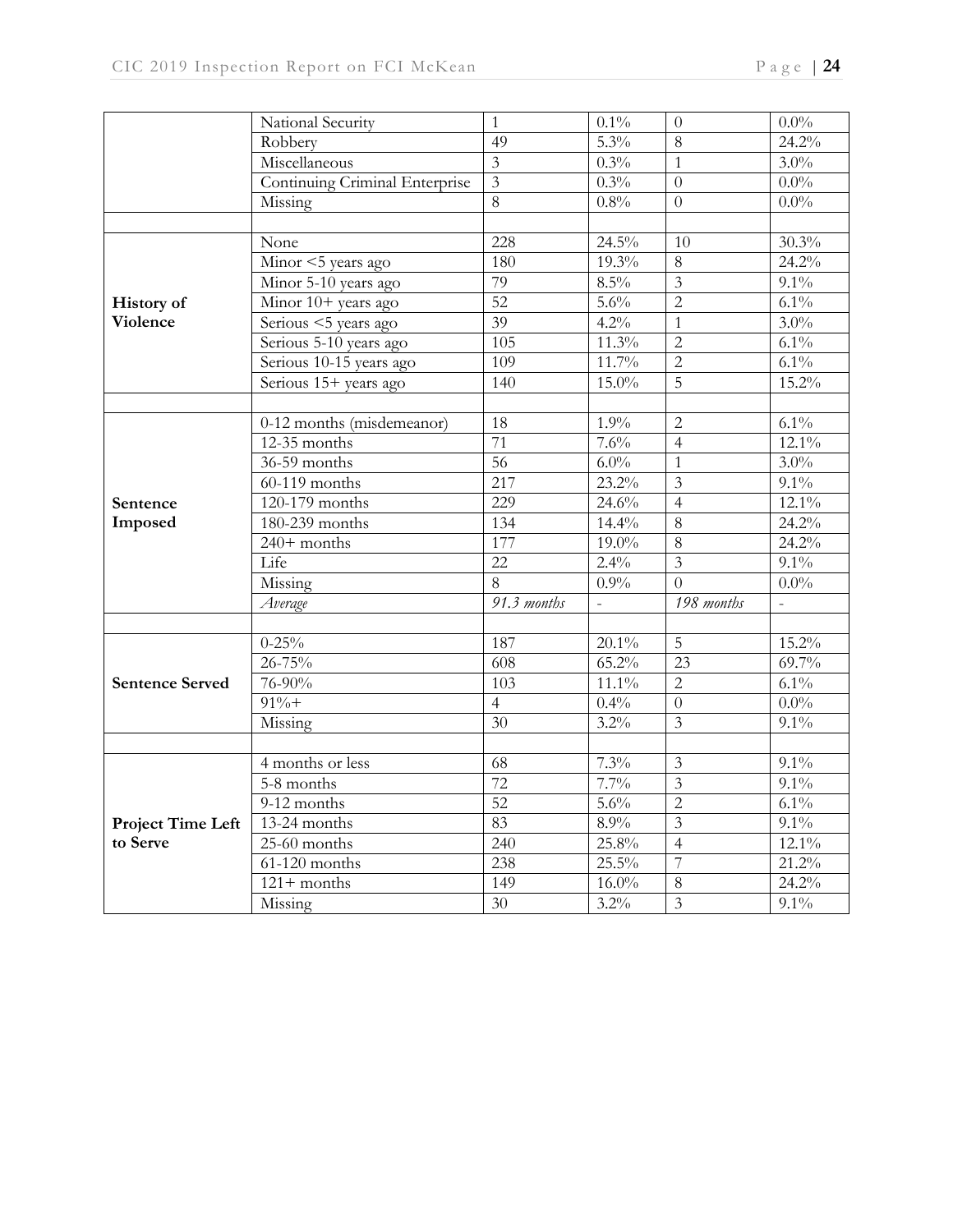# **Appendix B: Administrative Remedy Filings**

The table below provides an overview of the categories with the most numerous administrative remedy filings submitted at each level regarding FCI McKean between June 2016 and May 2017. ٦

| <b>Facility Level (BP-9s)</b>      |                |          |                |              |                |  |  |
|------------------------------------|----------------|----------|----------------|--------------|----------------|--|--|
|                                    | Submitted      | Rejected | Filed          | Answered     | Granted        |  |  |
| <b>UDC/RRC</b> Actions             | 61             | 22       | 39             | 39           | 1              |  |  |
| Staff/Others - Complaints          | 42             | 17       | 25             | 25           | $\overline{0}$ |  |  |
| Jail Time Credit                   | 27             | 5        | 22             | 22           | $\theta$       |  |  |
| Medical - Exc. Forced<br>Treatment | 18             | 9        | 9              | 9            | $\overline{0}$ |  |  |
| <b>Regional Office (BP-10s)</b>    |                |          |                |              |                |  |  |
|                                    | Submitted      | Rejected | Filed          | Answered     | Granted        |  |  |
| DHO/CDC/Cont.<br>Housing Appeals   | 151            | 79       | 72             | 72           | 19             |  |  |
| <b>UDC/RRC</b> Actions             | 31             | 18       | 13             | 13           | 9              |  |  |
| Jail Time Credit                   | 31             | 16       | 15             | 15           | $\overline{3}$ |  |  |
| Staff/Others - Complaints          | 26             | 18       | 8              | 8            | $\theta$       |  |  |
| <b>Central Office (BP-11s)</b>     |                |          |                |              |                |  |  |
|                                    | Submitted      | Rejected | Filed          | Answered     | Granted        |  |  |
| DHO/CDC/Cont.<br>Housing Appeals   | 21             | 7        | 14             | 8            | $\theta$       |  |  |
| Jail Time Credit                   | 17             | 9        | 8              | 8            | $\theta$       |  |  |
| Staff/Others - Complaints          | 8              | 6        | $\overline{2}$ | $\mathbf{1}$ | $\theta$       |  |  |
| Medical - Exc. Forced<br>Treatment | $\overline{4}$ | 3        | 1              | $\mathbf{1}$ | $\overline{0}$ |  |  |
| Legal Matters                      | $\overline{4}$ | 3        | 1              | $\mathbf{1}$ | $\overline{0}$ |  |  |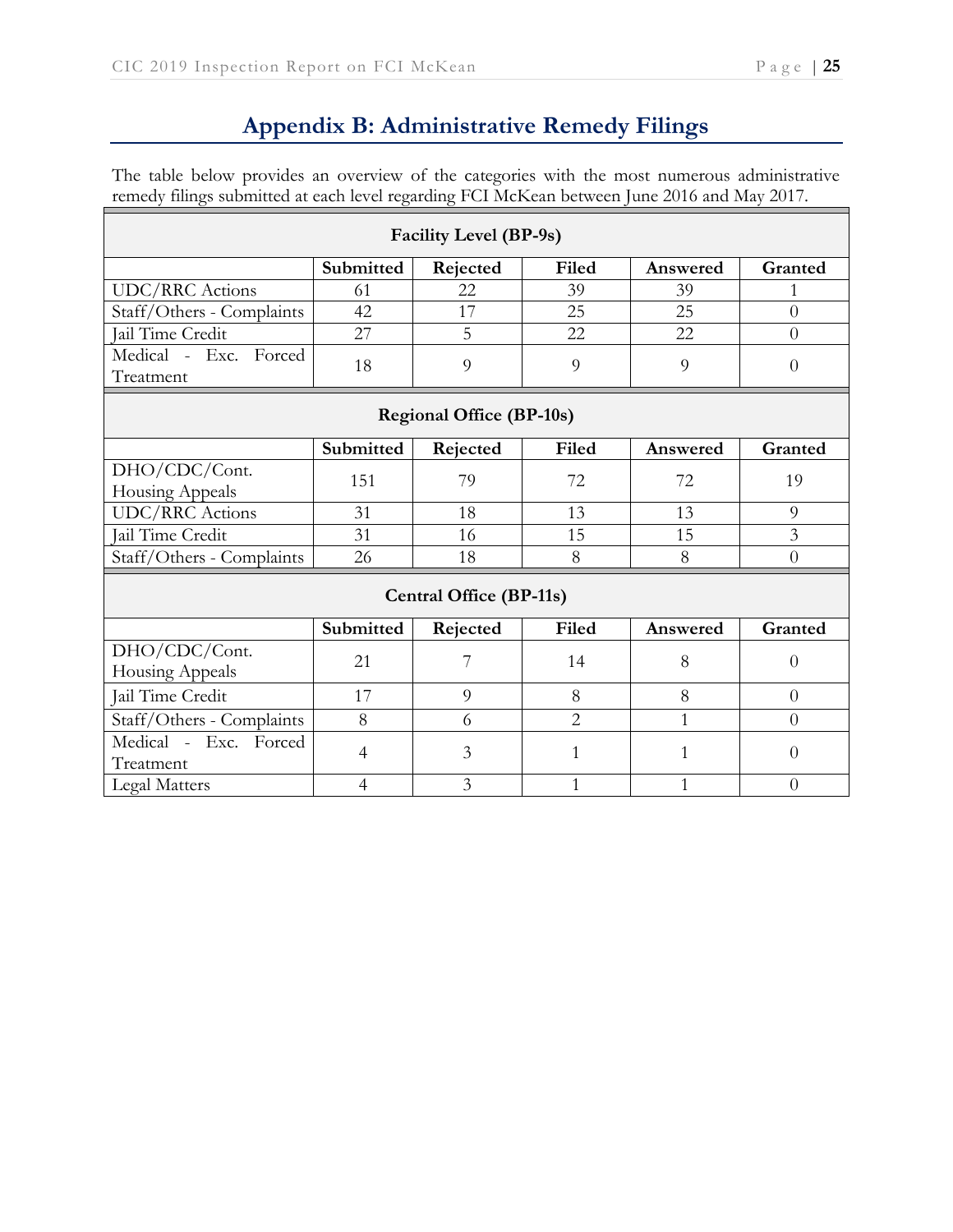# **Appendix C: Methodology**

In accordance with the Memorandum of Understanding (MOU) between the CIC and the BOP that requires at least 30 days' notice of an inspection, the CIC notified the BOP on June 20, 2017 of its request to inspect FCI McKean, including a tour of all areas to which inmates have access, discussions with staff, and confidential interviews with DC inmates. Prior to the onsite inspection, the CIC communicated with DC inmates at FCI McKean, informing them of the upcoming inspection and offering them the opportunity for a confidential interview with a member of the CIC. The CIC conducted an onsite inspection of FCI McKean on July 20, 2017.

At the end of the tour the CIC spoke to all DC inmates to offer each individual an opportunity to fill out a survey and speak with a member of the CIC. The CIC interviewed ten DC inmates on July 20, and each interviewee completed a survey.

After the inspection, the surveys were compiled using SurveyMonkey, a business intelligence tool, with unique identifiers used instead of individual names to protect confidentiality. Charts and other analysis do not include non-responses, and the total number of respondents for a particular question is noted on each chart. Extended responses from the surveys were compiled with comments from other forms of communications with DC inmates at the facility, and were used to inform analysis and provide context in applicable sections.

In addition to the onsite inspection, survey data, and communication with individuals incarcerated at the facility, the CIC reviewed general inmate and facility data related to inmate population and demographics, facility staffing, significant incidents, urine surveillance, and disciplinary records. The CIC also reviewed an education report, dining menus, commissary lists, the Admissions and Orientation Handbook, the most recent ACA audit, the most recent Prison Rape Elimination Act (PREA) report, and administrative remedy filings and responses at the facility, Regional Office, and Central Office levels.

The CIC provided the BOP with a draft version of the report for review of factual information and an opportunity to respond to follow-up questions and any other information in the report. The BOP responses to the CIC draft report are included in at the end of this report.